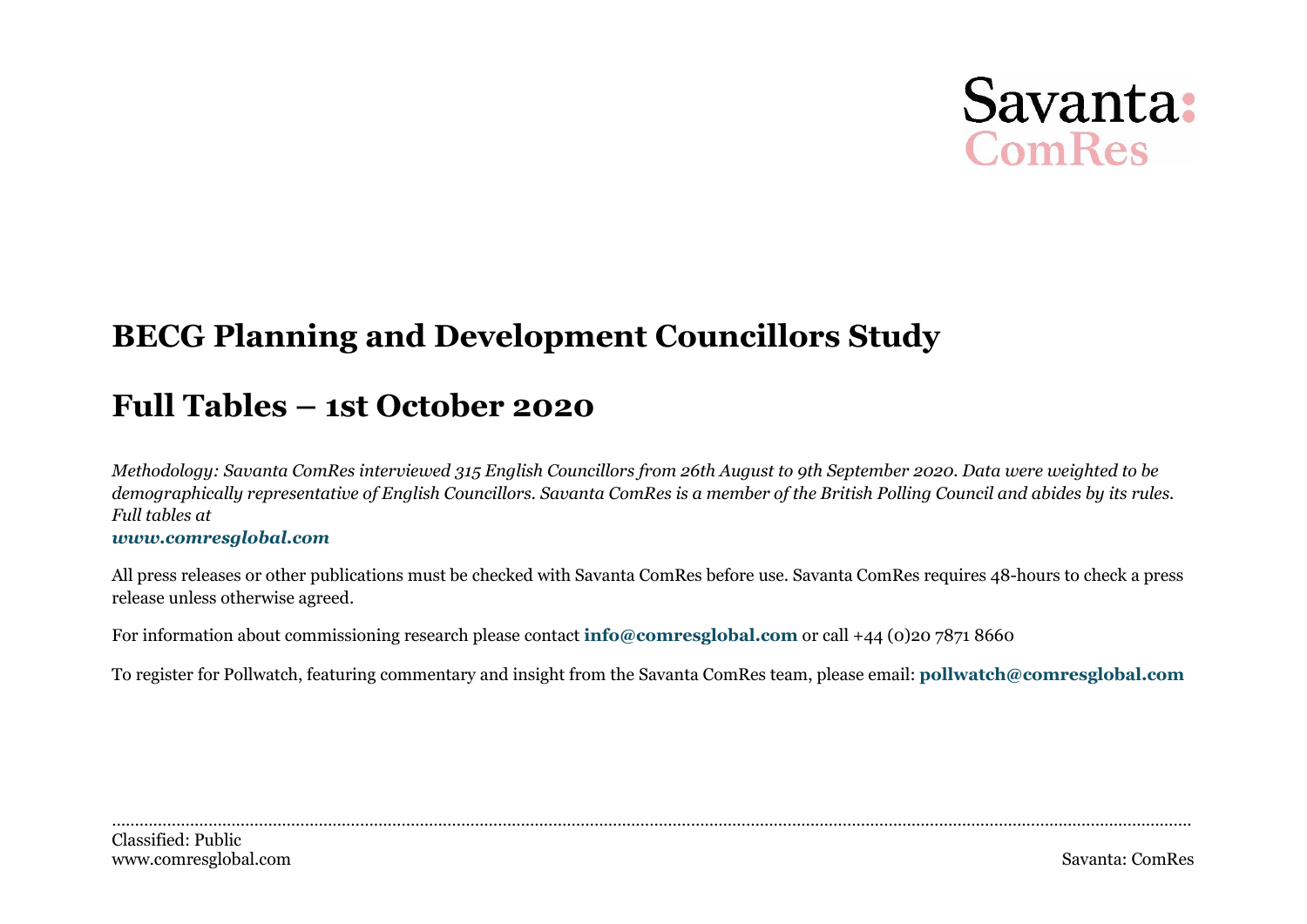# Page: i<br>Table of Contents

| Q1. Which of the following methods of holding planning consultations would you say is most effective in engaging the views of your constituents?<br><b>BASE: All respondents</b> |  |
|----------------------------------------------------------------------------------------------------------------------------------------------------------------------------------|--|
| Q2. Which of the following statements best fits your view on the digitisation of the planning system? The digitisation of the planning system<br><b>BASE: All respondents</b>    |  |
| Q3. Which of the following statements best fits your view on when planning consultation should take place for new developments?<br><b>BASE: All respondents</b>                  |  |
|                                                                                                                                                                                  |  |
| <b>BASE: All respondents</b>                                                                                                                                                     |  |
|                                                                                                                                                                                  |  |
| Q5. Do you think there should or should not be a review of the Green Belt?<br><b>BASE: All respondents</b>                                                                       |  |
|                                                                                                                                                                                  |  |
| Q6. If there were a review of the Green Belt, which of the following, if any, do you think councils should be allowed to do?<br><b>BASE: All respondents</b>                     |  |
|                                                                                                                                                                                  |  |
| D1. Please select your gender.                                                                                                                                                   |  |
| <b>BASE: All respondents</b>                                                                                                                                                     |  |
|                                                                                                                                                                                  |  |
| D2. Please enter your age in years.                                                                                                                                              |  |
| <b>BASE: All respondents</b>                                                                                                                                                     |  |
|                                                                                                                                                                                  |  |
| D3. Do you currently serve on any of the following committees in your role as a Local Government Councillor?<br><b>BASE: All respondents</b>                                     |  |
|                                                                                                                                                                                  |  |
| D4. Which of the following best describes your length of service as a local councillor?                                                                                          |  |
| <b>BASE: All respondents</b>                                                                                                                                                     |  |

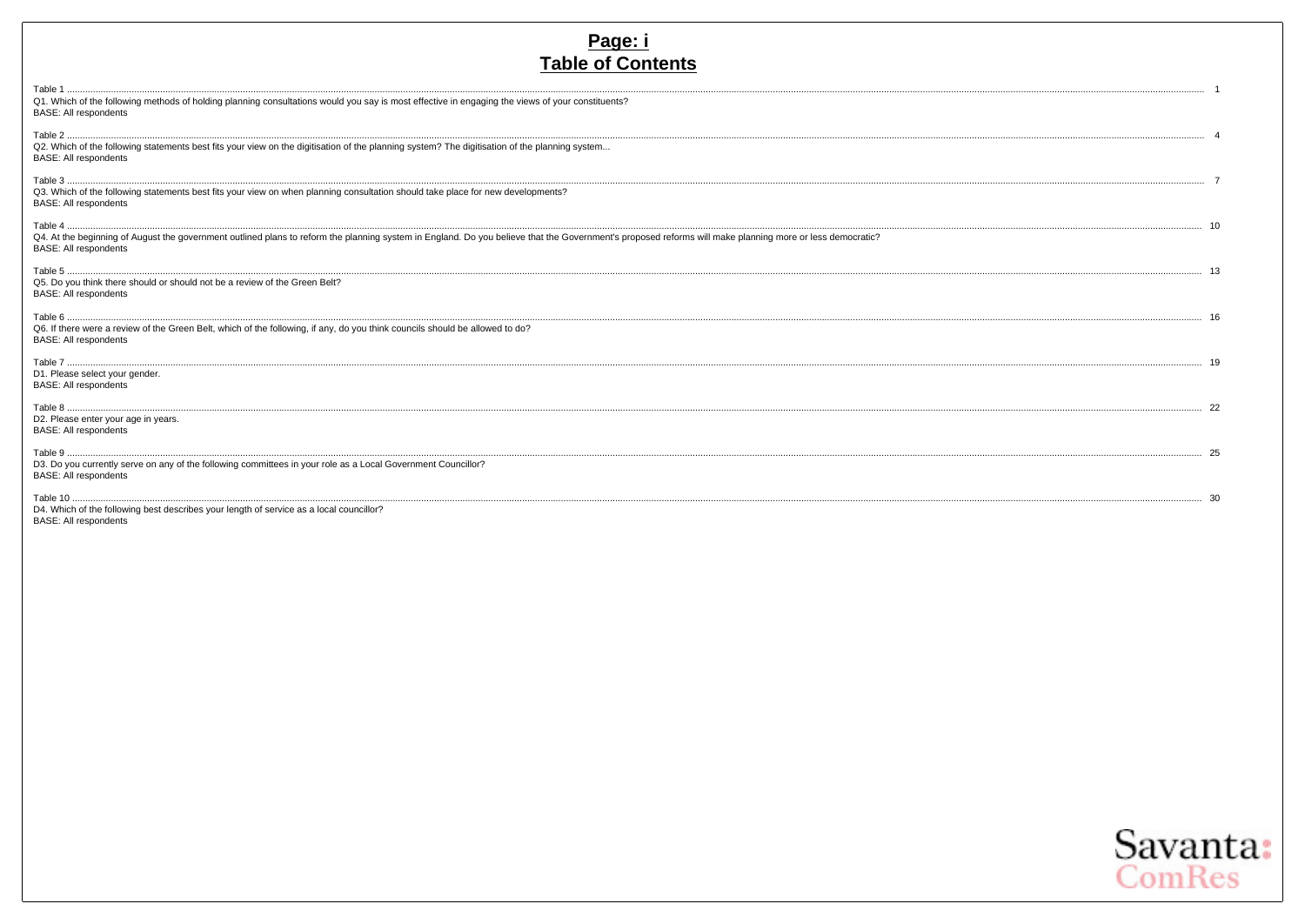<span id="page-2-0"></span>Q1. Which of the following methods of holding planning consultations would you say is most effective in engaging the views of your constituents?<br><sup>BASE: All respondents</sup>

|                                                         |       | Gender |                |       |                          | Age                      |       |                          |          |                          | <b>Commitees served</b> |              |         |
|---------------------------------------------------------|-------|--------|----------------|-------|--------------------------|--------------------------|-------|--------------------------|----------|--------------------------|-------------------------|--------------|---------|
|                                                         | Total | Male   | Female         | 18-34 | 35-44                    | 45-54                    | 55-64 | $65+$                    | Planning | Transport                | Environment             | Regeneration | Housing |
| Significance Level: 95%                                 |       | a      | <sub>n</sub>   | *a    | *b                       |                          |       | e                        | a        |                          |                         |              |         |
| Unweighted Total                                        | 315   | 231    | 82             | 29    | 28                       | 42                       | 86    | 130                      | 166      | 36                       | 72                      | 46           | 42      |
| Total                                                   | 315   | 237    | 77             | 27    | 30                       | 42                       | 83    | 133                      | 165      | 34                       | 76                      | 46           | 40      |
| Face to face consultations                              | 175   | 135    | 38             | 12    | 16                       | 19                       | 35    | 93                       | 93       | 15                       | 45                      | 25           | 17      |
|                                                         | 56%   | 57%    | 50%            | 46%   | 54%                      | 45%                      | 42%   | 70%<br>cd                | 56%      | 43%                      | 59%                     | 55%          | 42%     |
| Both face to face and virtual consultations are equally |       |        |                |       |                          |                          |       |                          |          |                          |                         |              |         |
| effective                                               | 125   | 88     | 37             | 12    | 13                       | 21                       | 41    | 38                       | 65       | 17                       | 26                      | 18           | 22      |
|                                                         | 40%   | 37%    | 48%            | 45%   | 44%                      | 50%                      | 49%   | 29%                      | 40%      | 51%                      | 35%                     | 40%          | 54%     |
|                                                         |       |        |                |       |                          | e                        |       |                          |          |                          |                         |              |         |
| Virtual consultations                                   | 10    | 9      | $\overline{2}$ |       |                          | 2                        | 4     | $\overline{2}$           | 3        | $\overline{2}$           |                         |              |         |
|                                                         | 3%    | 4%     | 2%             | 4%    | 2%                       | 5%                       | 5%    | 2%                       | 2%       | 6%                       | 1%                      | 2%           | 4%      |
| Don't know                                              | 5     | 5      | $\sim$         |       | $\overline{\phantom{a}}$ | $\overline{\phantom{a}}$ |       | $\overline{\phantom{a}}$ |          | $\overline{\phantom{a}}$ | 3                       |              | $\sim$  |
|                                                         | 2%    | 2%     | $-$ %          | 5%    | $-$ %                    | $-$ %                    | 4%    | $-$ %                    | 2%       | $-$ %                    | 5%                      | 3%           | $-$ %   |
|                                                         |       |        |                |       |                          |                          |       |                          |          |                          |                         |              |         |

Columns Tested: a,b - a,b,c,d,e - a,b,c,d,e

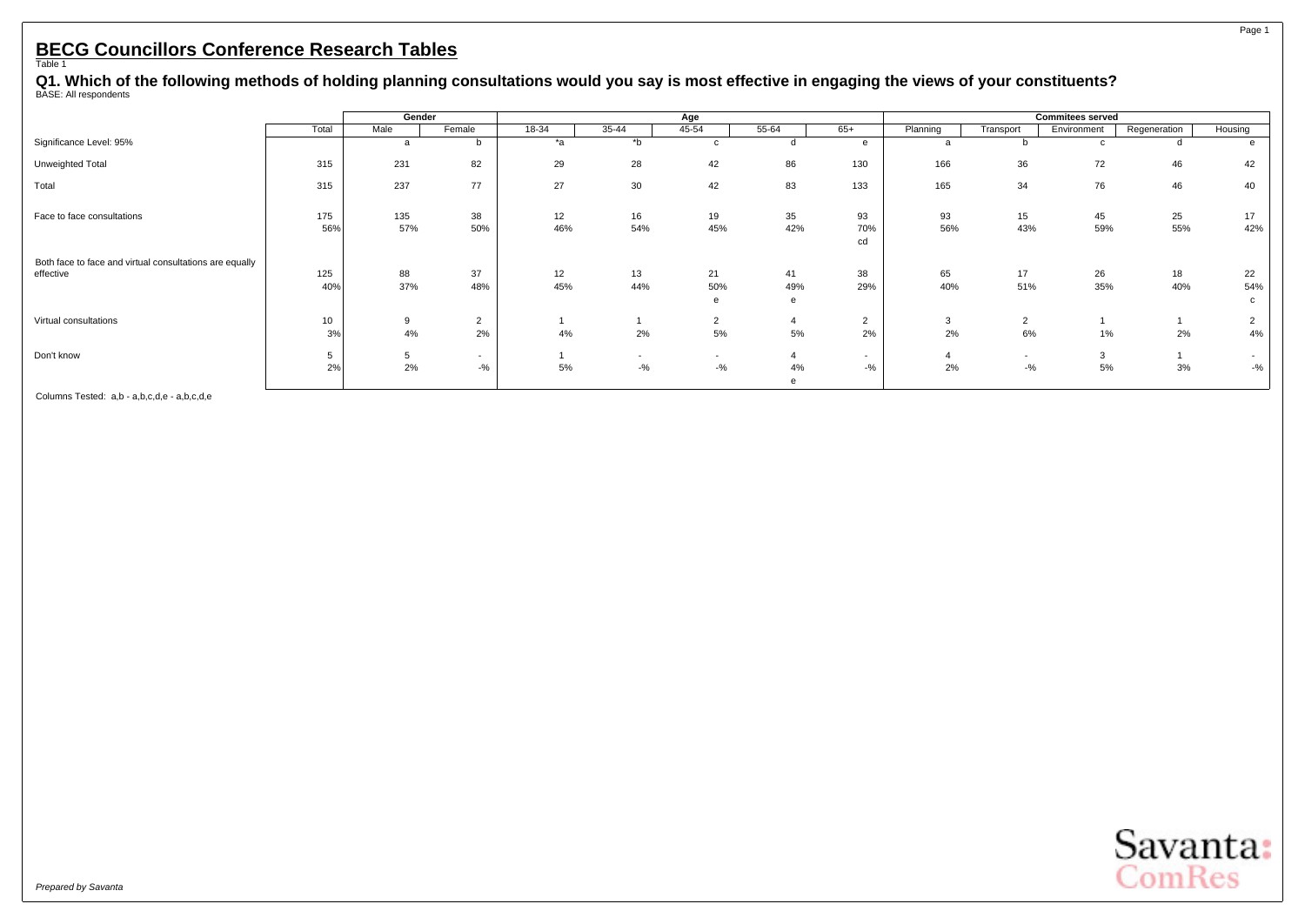Q1. Which of the following methods of holding planning consultations would you say is most effective in engaging the views of your constituents?<br><sup>BASE: All respondents</sup>

|                                                 |            |                      | Length of service      |                       |                                   |                                   |              |                      | Party                |                                   |                                   |                                    |           | Region                          |                                 |                 |
|-------------------------------------------------|------------|----------------------|------------------------|-----------------------|-----------------------------------|-----------------------------------|--------------|----------------------|----------------------|-----------------------------------|-----------------------------------|------------------------------------|-----------|---------------------------------|---------------------------------|-----------------|
|                                                 | Total      | Newly<br>elected     | Service<br>second term | Service<br>third term | Service<br>fourth term            | Service at<br>least fifth<br>term | Conservative | Labour               | Liberal<br>Democrat  | Independent                       | Other                             | Northern                           | Midlands  | Southern<br>excluding<br>London | Southern<br>including<br>London | London          |
| Significance Level: 95%                         |            | a                    |                        | $\mathbf{c}$          | d                                 | e                                 | a            |                      | c                    | *d                                | *e                                | a                                  |           | c                               | d                               | e               |
| Unweighted Total                                | 315        | 92                   | 63                     | 53                    | 30                                | 77                                | 99           | 122                  | 56                   | 19                                | 19                                | 77                                 | 97        | 110                             | 141                             | 31              |
| Total                                           | 315        | 90                   | 60                     | 57                    | 32                                | 76                                | 131          | 96                   | 46                   | 26                                | 16                                | 81                                 | 113       | 98                              | 121                             | 23              |
| Face to face consultations                      | 175<br>56% | 38<br>42%            | 28<br>47%              | 37<br>64%             | 21<br>65%<br>a                    | 51<br>67%<br>ab                   | 80<br>61%    | 46<br>48%            | 25<br>54%            | 14<br>54%                         | 9<br>59%                          | 54<br>66%<br>de                    | 61<br>54% | 51<br>52%                       | 60<br>50%                       | 9<br>41%        |
| Both face to face and virtual consultations are |            |                      |                        |                       |                                   |                                   |              |                      |                      |                                   |                                   |                                    |           |                                 |                                 |                 |
| equally effective                               | 125<br>40% | 49<br>54%<br>cde     | 29<br>48%<br>ce        | 17<br>30%             | 10<br>30%                         | 21<br>28%                         | 45<br>35%    | 43<br>44%            | 19<br>43%            | 12<br>46%                         | 6<br>37%                          | 26<br>32%                          | 45<br>40% | 43<br>44%                       | 54<br>45%                       | 11<br>47%       |
| Virtual consultations                           | 10<br>3%   | $\overline{2}$<br>3% | 2<br>3%                | 2<br>4%               | $\overline{2}$<br>6%              | $\overline{2}$<br>3%              | 3<br>2%      | 5<br>6%              | $\overline{2}$<br>3% | $\overline{\phantom{0}}$<br>$-$ % | 4%                                | $\overline{2}$<br>2%               | 3<br>3%   | 3<br>3%                         | 5<br>4%                         | 3<br>12%<br>abc |
| Don't know                                      | 5<br>2%    | 1%                   | 1%                     | 2%                    | $\overline{\phantom{a}}$<br>$-$ % | 2%                                | 3<br>2%      | $\overline{2}$<br>2% | $-$ %                | $-$ %                             | $\overline{\phantom{a}}$<br>$-$ % | $\overline{\phantom{a}}$<br>$-9/6$ | 3%        | 1%                              | 1%                              | $\sim$<br>$-$ % |

Columns Tested: a,b,c,d,e - a,b,c,d,e - a,b,c,d,e



Page 2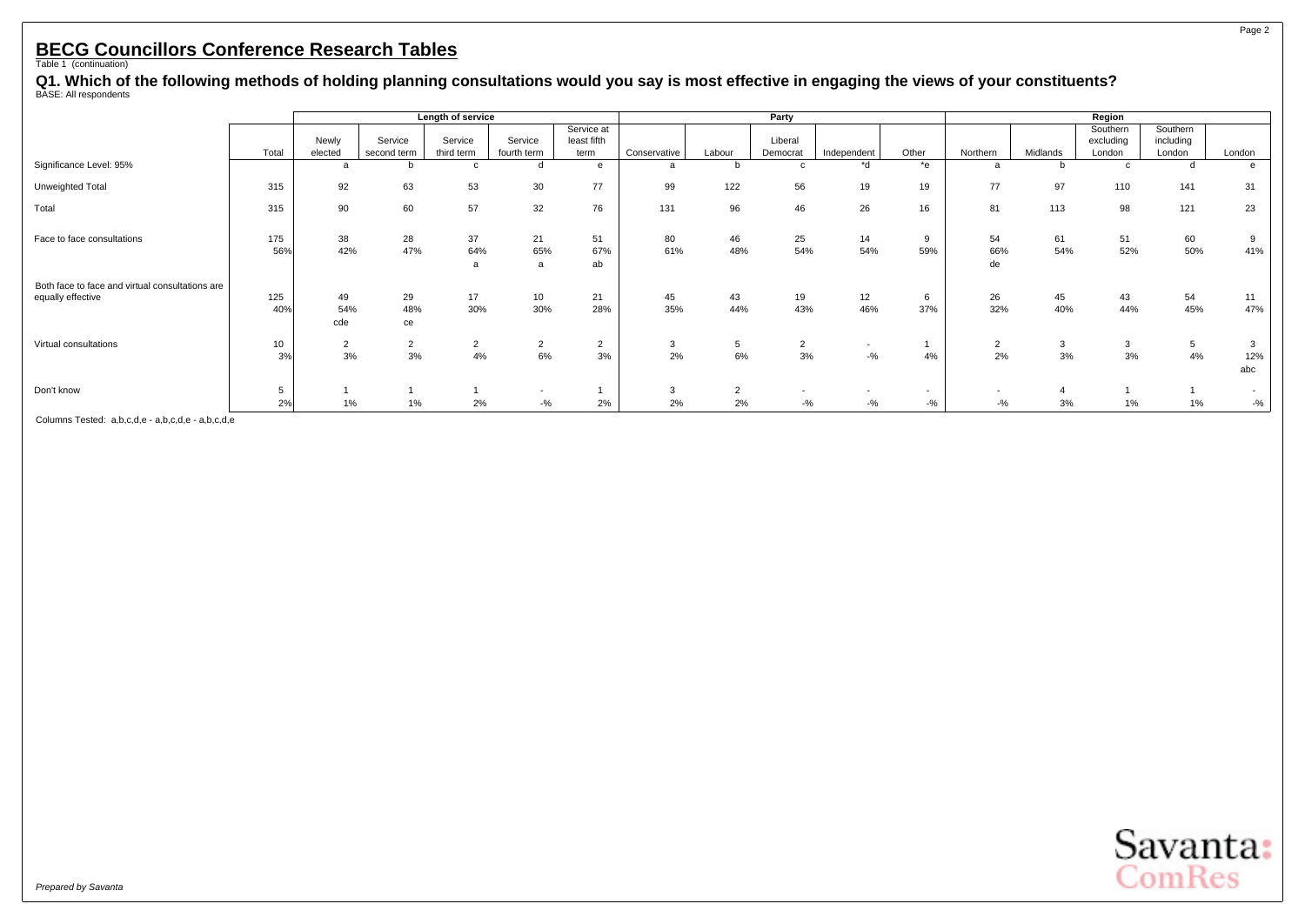Q1. Which of the following methods of holding planning consultations would you say is most effective in engaging the views of your constituents?<br><sup>BASE: All respondents</sup>

|                                                                      |            |                       |                                   |                       | Government reforms make planning more / less |           |                   | Should there be a review of the |
|----------------------------------------------------------------------|------------|-----------------------|-----------------------------------|-----------------------|----------------------------------------------|-----------|-------------------|---------------------------------|
|                                                                      |            | Most effective method |                                   |                       | democratic                                   |           | <b>Green Belt</b> |                                 |
|                                                                      | Total      | Face to face          | Virtual                           | More                  | Less                                         | No effect | Should            | Should not                      |
| Significance Level: 95%                                              |            | a                     | *b                                | $*_{a}$               | b                                            | C         | a                 | b.                              |
| Unweighted Total                                                     | 315        | 169                   | 12                                | 12                    | 256                                          | 31        | 174               | 129                             |
| Total                                                                | 315        | 175                   | 10                                | 14                    | 245                                          | 40        | 165               | 136                             |
| Face to face consultations                                           | 175<br>56% | 175<br>100%           | $\overline{\phantom{a}}$<br>$-$ % | $\overline{4}$<br>32% | 145<br>59%                                   | 17<br>42% | 87<br>53%         | 78<br>58%                       |
| Both face to face and virtual consultations are equally<br>effective | 125<br>40% | $-$ %                 | $\overline{\phantom{a}}$<br>$-$ % | 9<br>64%              | 88<br>36%                                    | 21<br>52% | 64<br>39%         | 56<br>41%                       |
| Virtual consultations                                                | 10<br>3%   | $-9/6$                | 10<br>100%                        | $-$ %                 | 8<br>3%                                      | 3%        | 10<br>6%<br>b     | $*$ %                           |
| Don't know                                                           | 5<br>2%    | $-9/6$                | $\overline{\phantom{a}}$<br>$-$ % | 5%                    | 3<br>1%                                      | 4%        | 4<br>3%           | $*$ %                           |

Columns Tested: a,b - a,b,c - a,b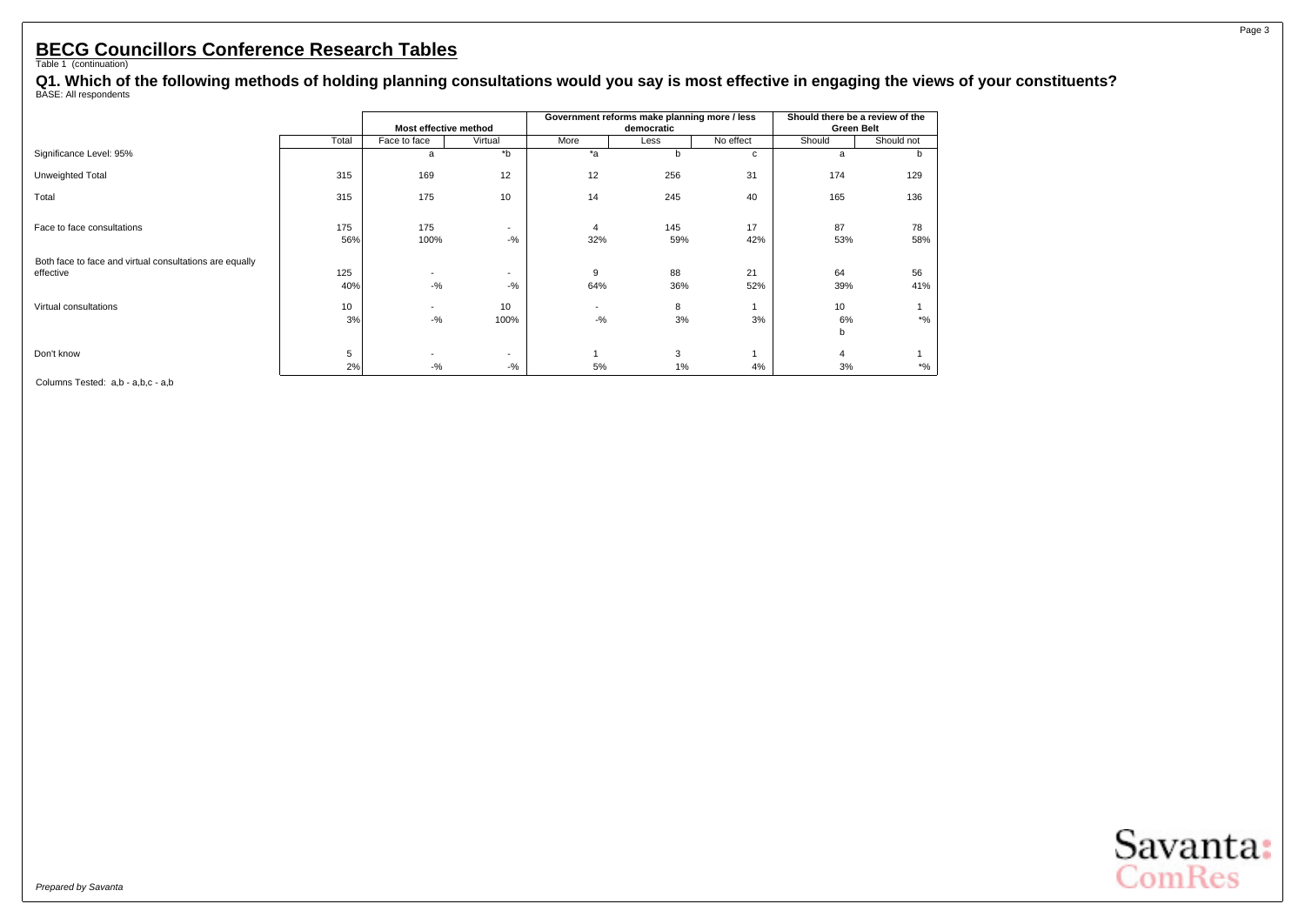#### Page 4

# <span id="page-5-0"></span>**BECG Councillors Conference Research Tables** Table 2

Q2. Which of the following statements best fits your view on the digitisation of the planning system? The digitisation of the planning system...<br><sup>BASE: All respondents</sup>

|                                                      |       |      | Gender       |                  |       | Age   |       |     |          |           | <b>Commitees served</b> |              |         |
|------------------------------------------------------|-------|------|--------------|------------------|-------|-------|-------|-----|----------|-----------|-------------------------|--------------|---------|
|                                                      | Total | Male | Female       | 18-34            | 35-44 | 45-54 | 55-64 | 65+ | Planning | Transport | Environment             | Regeneration | Housing |
| Significance Level: 95%                              |       | a    | <sub>n</sub> | $*_{\mathsf{a}}$ | $b^*$ |       |       | e   | a        |           |                         |              |         |
| Unweighted Total                                     | 315   | 231  | 82           | 29               | 28    | 42    | 86    | 130 | 166      | 36        | 72                      | 46           | 42      |
| Total                                                | 315   | 237  | 77           | 27               | 30    | 42    | 83    | 133 | 165      | 34        | 76                      | 46           | 40      |
| Will not allow residents to better understand and    |       |      |              |                  |       |       |       |     |          |           |                         |              |         |
| engage with developments in their area               | 135   | 90   | 44           | 11               | 9     | 13    | 29    | 73  | 77       | 16        | 26                      | 21           | 16      |
|                                                      | 43%   | 38%  | 58%          | 42%              | 30%   | 31%   | 35%   | 55% | 47%      | 48%       | 35%                     | 46%          | 40%     |
|                                                      |       |      |              |                  |       |       |       | cd  |          |           |                         |              |         |
| Will allow residents to better understand and engage |       |      |              |                  |       |       |       |     |          |           |                         |              |         |
| with developments in their area                      | 133   | 107  | 26           | 13               | 11    | 25    | 42    | 42  | 65       | 14        | 32                      | 22           | 18      |
|                                                      | 42%   | 45%  | 34%          | 48%              | 37%   | 59%   | 50%   | 32% | 39%      | 43%       | 43%                     | 47%          | 45%     |
|                                                      |       |      |              |                  |       |       |       |     |          |           |                         |              |         |
| Don't know                                           | 47    | 40   | 6            | <b>ن</b>         | 10    |       | 12    | 18  | 23       | 3         | 17                      | 3            | 6       |
|                                                      | 15%   | 17%  | 8%           | 10%              | 33%   | 10%   | 15%   | 13% | 14%      | 9%        | 22%                     | 7%           | 14%     |
|                                                      |       |      |              |                  |       |       |       |     |          |           | d                       |              |         |

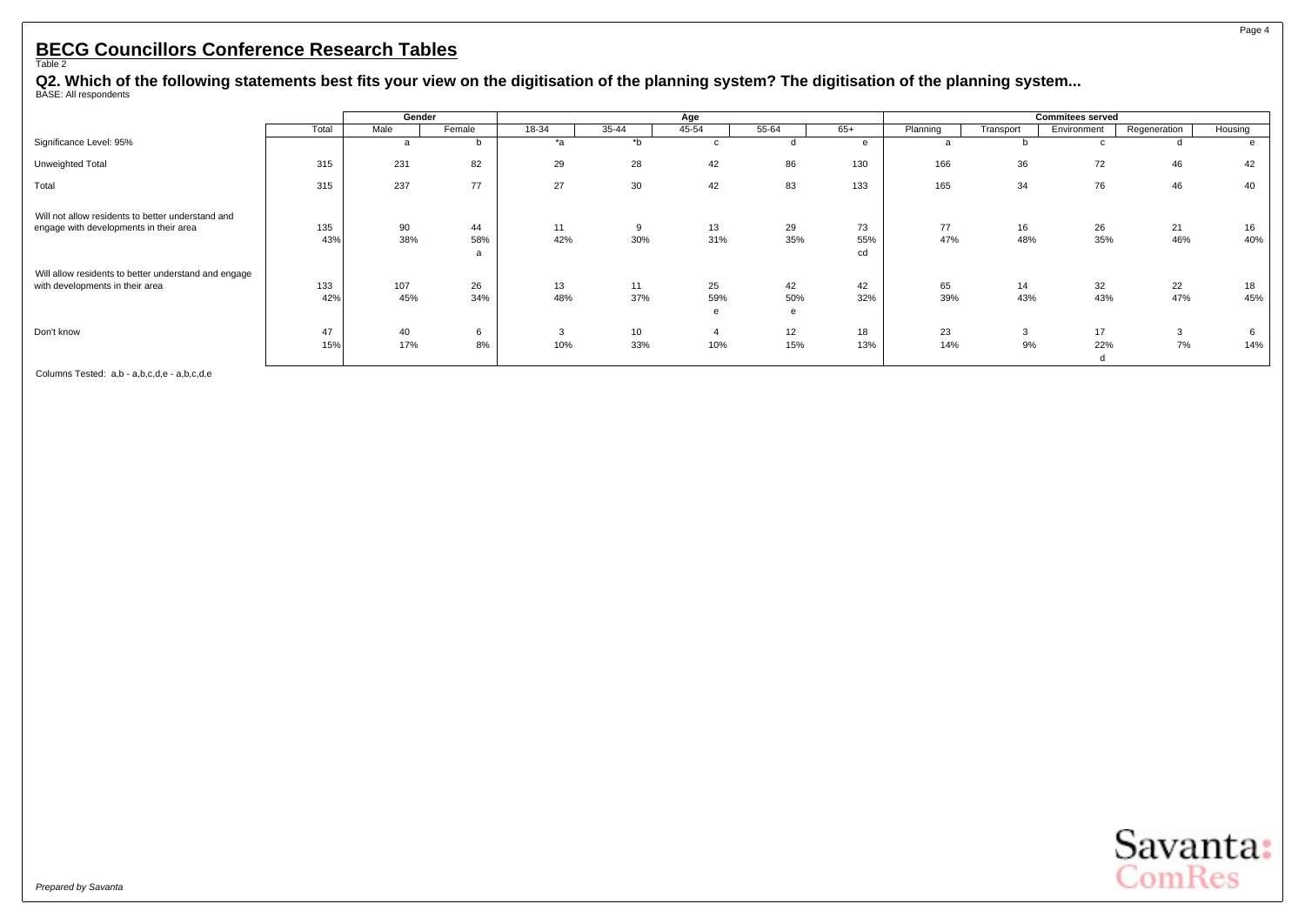Q2. Which of the following statements best fits your view on the digitisation of the planning system? The digitisation of the planning system...<br><sup>BASE: All respondents</sup>

|                                                                                             |       | Length of service |                        |                       |                        |                                   |              |        | Party               |             |                |          |          | Region                          |                                 |                |
|---------------------------------------------------------------------------------------------|-------|-------------------|------------------------|-----------------------|------------------------|-----------------------------------|--------------|--------|---------------------|-------------|----------------|----------|----------|---------------------------------|---------------------------------|----------------|
|                                                                                             | Total | Newly<br>elected  | Service<br>second term | Service<br>third term | Service<br>fourth term | Service at<br>least fifth<br>term | Conservative | Labour | Liberal<br>Democrat | Independent | Other          | Northern | Midlands | Southern<br>excluding<br>London | Southern<br>including<br>London | London         |
| Significance Level: 95%                                                                     |       | a                 |                        | c                     | d                      | e                                 | a            | b      | c                   | *d          | $*$ e          | a        | Ð        | c                               |                                 | e              |
| Unweighted Total                                                                            | 315   | 92                | 63                     | 53                    | 30                     | 77                                | 99           | 122    | 56                  | 19          | 19             | 77       | 97       | 110                             | 141                             | 31             |
| Total                                                                                       | 315   | 90                | 60                     | 57                    | 32                     | 76                                | 131          | 96     | 46                  | 26          | 16             | 81       | 113      | 98                              | 121                             | 23             |
| Will not allow residents to better understand<br>and engage with developments in their area | 135   | 27                | 28                     | 24                    | 21                     | 35                                | 54           | 41     | 21                  | 12          | $\overline{ }$ | 38       | 53       | 37                              | 45                              | 8              |
|                                                                                             | 43%   | 30%               | 47%                    | 42%                   | 65%<br>a               | 47%<br>a                          | 41%          | 42%    | 47%                 | 48%         | 46%            | 46%      | 47%      | 37%                             | 37%                             | 35%            |
| Will allow residents to better understand and                                               |       |                   |                        |                       |                        |                                   |              |        |                     |             |                |          |          |                                 |                                 |                |
| engage with developments in their area                                                      | 133   | 47                | 24                     | 25                    |                        | 30                                | 56           | 42     | 16                  | 12          | $\overline{ }$ | 31       | 43       | 48                              | 59                              | 11             |
|                                                                                             | 42%   | 52%               | 41%                    | 44%                   | 22%                    | 39%                               | 43%          | 43%    | 35%                 | 48%         | 45%            | 38%      | 38%      | 49%                             | 49%                             | 47%            |
|                                                                                             |       | d                 |                        |                       |                        |                                   |              |        |                     |             |                |          |          |                                 |                                 |                |
| Don't know                                                                                  | 47    | 16                |                        |                       |                        | 11                                | 22           | 14     |                     |             |                | 13       | 17       | 13                              | 17                              | $\overline{4}$ |
|                                                                                             | 15%   | 18%               | 12%                    | 14%                   | 14%                    | 14%                               | 16%          | 15%    | 18%                 | 4%          | 9%             | 16%      | 15%      | 13%                             | 14%                             | 18%            |

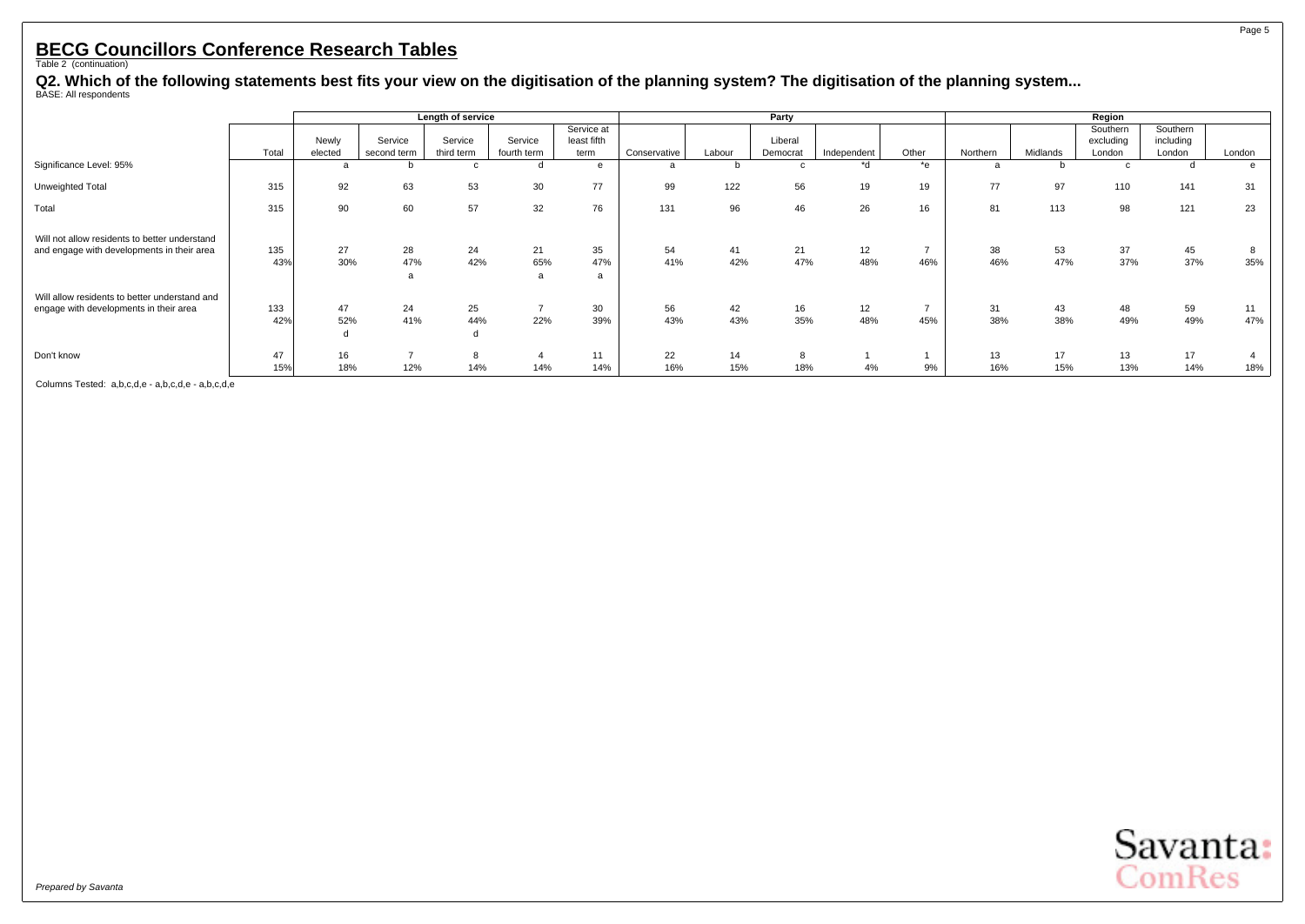Q2. Which of the following statements best fits your view on the digitisation of the planning system? The digitisation of the planning system...<br><sup>BASE: All respondents</sup>

|                                                                                             |            |                       |                                   |                       | Government reforms make planning more / less |                       | Should there be a review of the |            |
|---------------------------------------------------------------------------------------------|------------|-----------------------|-----------------------------------|-----------------------|----------------------------------------------|-----------------------|---------------------------------|------------|
|                                                                                             |            | Most effective method |                                   |                       | democratic                                   |                       | <b>Green Belt</b>               |            |
|                                                                                             | Total      | Face to face          | Virtual                           | More                  | Less                                         | No effect             | Should                          | Should not |
| Significance Level: 95%                                                                     |            | a                     | $b^*$                             | *a                    | b                                            | c                     | a                               | b.         |
| Unweighted Total                                                                            | 315        | 169                   | 12                                | 12                    | 256                                          | 31                    | 174                             | 129        |
| Total                                                                                       | 315        | 175                   | 10                                | 14                    | 245                                          | 40                    | 165                             | 136        |
| Will not allow residents to better understand and engage<br>with developments in their area | 135<br>43% | 100<br>57%            | 6%                                | 10%                   | 120<br>49%<br>с                              | 9<br>22%              | 64<br>39%                       | 65<br>48%  |
| Will allow residents to better understand and engage with<br>developments in their area     | 133<br>42% | 47<br>27%             | 10<br>94%                         | 11<br>78%             | 88<br>36%                                    | 27<br>67%<br>b        | 84<br>51%<br>b                  | 47<br>35%  |
| Don't know                                                                                  | 47<br>15%  | 27<br>16%             | $\overline{\phantom{a}}$<br>$-$ % | $\overline{2}$<br>12% | 37<br>15%                                    | $\overline{a}$<br>11% | 18<br>11%                       | 23<br>17%  |

Columns Tested: a,b - a,b,c - a,b

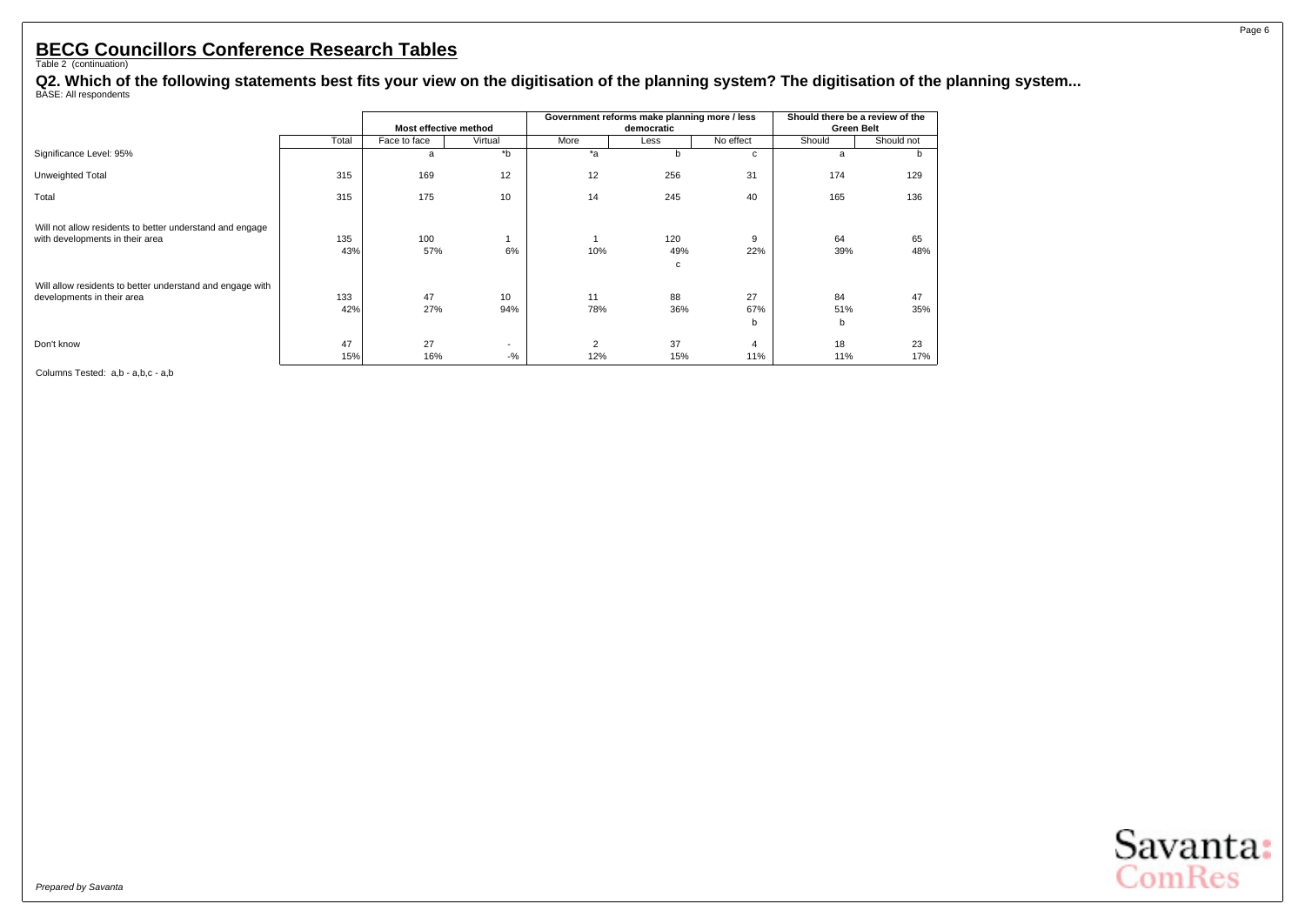#### Page 7

### <span id="page-8-0"></span>**BECG Councillors Conference Research Tables** Table 3

Q3. Which of the following statements best fits your view on when planning consultation should take place for new developments?<br><sup>BASE: All respondents</sup>

|                                                         |       | Gender |        |       |       | Age   |       |     |          |           | <b>Commitees served</b> |              |         |
|---------------------------------------------------------|-------|--------|--------|-------|-------|-------|-------|-----|----------|-----------|-------------------------|--------------|---------|
|                                                         | Total | Male   | Female | 18-34 | 35-44 | 45-54 | 55-64 | 65+ | Planning | Transport | Environment             | Regeneration | Housing |
| Significance Level: 95%                                 |       |        | D      | *a    | *b    |       |       | e   | a        |           |                         |              |         |
| Unweighted Total                                        | 315   | 231    | 82     | 29    | 28    | 42    | 86    | 130 | 166      | 36        | 72                      | 46           | 42      |
| Total                                                   | 315   | 237    | 77     | 27    | 30    | 42    | 83    | 133 | 165      | 34        | 76                      | 46           | 40      |
| The majority of the consultation should take place in   |       |        |        |       |       |       |       |     |          |           |                         |              |         |
| each individual planning application                    | 202   | 153    | 48     | 14    | 21    | 26    | 58    | 82  | 108      | 22        | 48                      | 31           | 22      |
|                                                         | 64%   | 64%    | 62%    | 53%   | 72%   | 61%   | 70%   | 62% | 66%      | 66%       | 64%                     | 67%          | 54%     |
| The majority of the consultation should happen at Local |       |        |        |       |       |       |       |     |          |           |                         |              |         |
| Plan development stage                                  | 104   | 78     | 26     | 13    | 8     | 14    | 22    | 48  | 53       | 11        | 26                      | 15           | 18      |
|                                                         | 33%   | 33%    | 34%    | 47%   | 26%   | 33%   | 27%   | 36% | 32%      | 31%       | 34%                     | 33%          | 44%     |
| Don't know                                              |       | $\sim$ | $\sim$ |       |       |       |       | 3   |          |           |                         |              |         |
|                                                         | 3%    | 3%     | 4%     | $-$ % | 2%    | 6%    | 4%    | 2%  | 2%       | 3%        | 2%                      | $-9/6$       | 2%      |

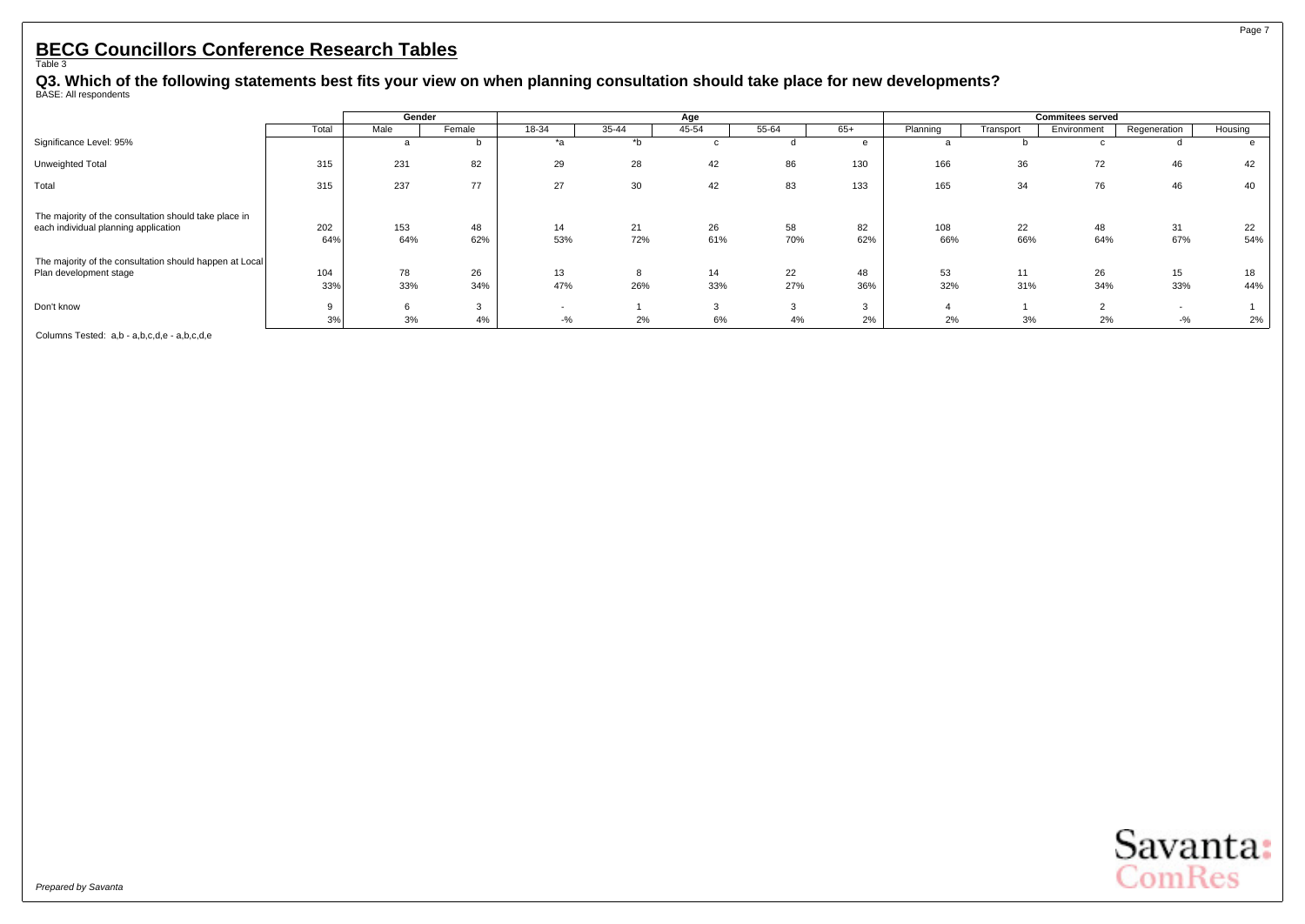Q3. Which of the following statements best fits your view on when planning consultation should take place for new developments?<br><sup>BASE: All respondents</sup>

|                                                                                               |            |                  |                        | Length of service     |                        |                                   |                      |           | Party               |             |                  |           |           | Region                          |                                 |           |
|-----------------------------------------------------------------------------------------------|------------|------------------|------------------------|-----------------------|------------------------|-----------------------------------|----------------------|-----------|---------------------|-------------|------------------|-----------|-----------|---------------------------------|---------------------------------|-----------|
|                                                                                               | Total      | Newly<br>elected | Service<br>second term | Service<br>third term | Service<br>fourth term | Service at<br>least fifth<br>term | Conservative         | Labour    | Liberal<br>Democrat | Independent | Other            | Northern  | Midlands  | Southern<br>excluding<br>London | Southern<br>including<br>London | London    |
| Significance Level: 95%                                                                       |            |                  |                        |                       |                        | $\epsilon$                        | a                    |           | c                   | $h^*$       | *e               | a         |           | $\mathbf{c}$                    | d                               |           |
| Unweighted Total                                                                              | 315        | 92               | 63                     | 53                    | 30                     | 77                                | 99                   | 122       | 56                  | 19          | 19               | 77        | 97        | 110                             | 141                             | 31        |
| Total                                                                                         | 315        | 90               | 60                     | 57                    | 32                     | 76                                | 131                  | 96        | 46                  | 26          | 16               | 81        | 113       | 98                              | 121                             | 23        |
| The majority of the consultation should take<br>place in each individual planning application | 202<br>64% | 57<br>63%        | 38<br>63%              | 37<br>64%             | 22<br>68%              | 48<br>63%                         | 74<br>57%            | 70<br>73% | 31<br>69%           | 16<br>60%   | 10<br>66%        | 51<br>63% | 69<br>61% | 65<br>67%                       | 82<br>68%                       | 16<br>72% |
| The majority of the consultation should<br>happen at Local Plan development stage             | 104<br>33% | 27<br>30%        | 20<br>33%              | 20<br>35%             | 10<br>32%              | 28<br>37%                         | 55<br>42%<br>h       | 22<br>23% | 14<br>30%           | 8<br>29%    | 5<br>34%         | 25<br>31% | 44<br>39% | 31<br>31%                       | 36<br>30%                       | 22%       |
| Don't know                                                                                    | 9<br>3%    | 7%               | $\sim$<br>ے<br>4%      | $1\%$                 | $\sim$<br>$-$ %        | $\sim$<br>$-9/6$                  | $\overline{2}$<br>1% | 4%        | 2%                  | 3<br>11%    | $\sim$<br>$-9/0$ | 5<br>6%   | 1%        | $\overline{2}$<br>2%            | 3<br>3%                         | 6%        |

Columns Tested: a,b,c,d,e - a,b,c,d,e - a,b,c,d,e

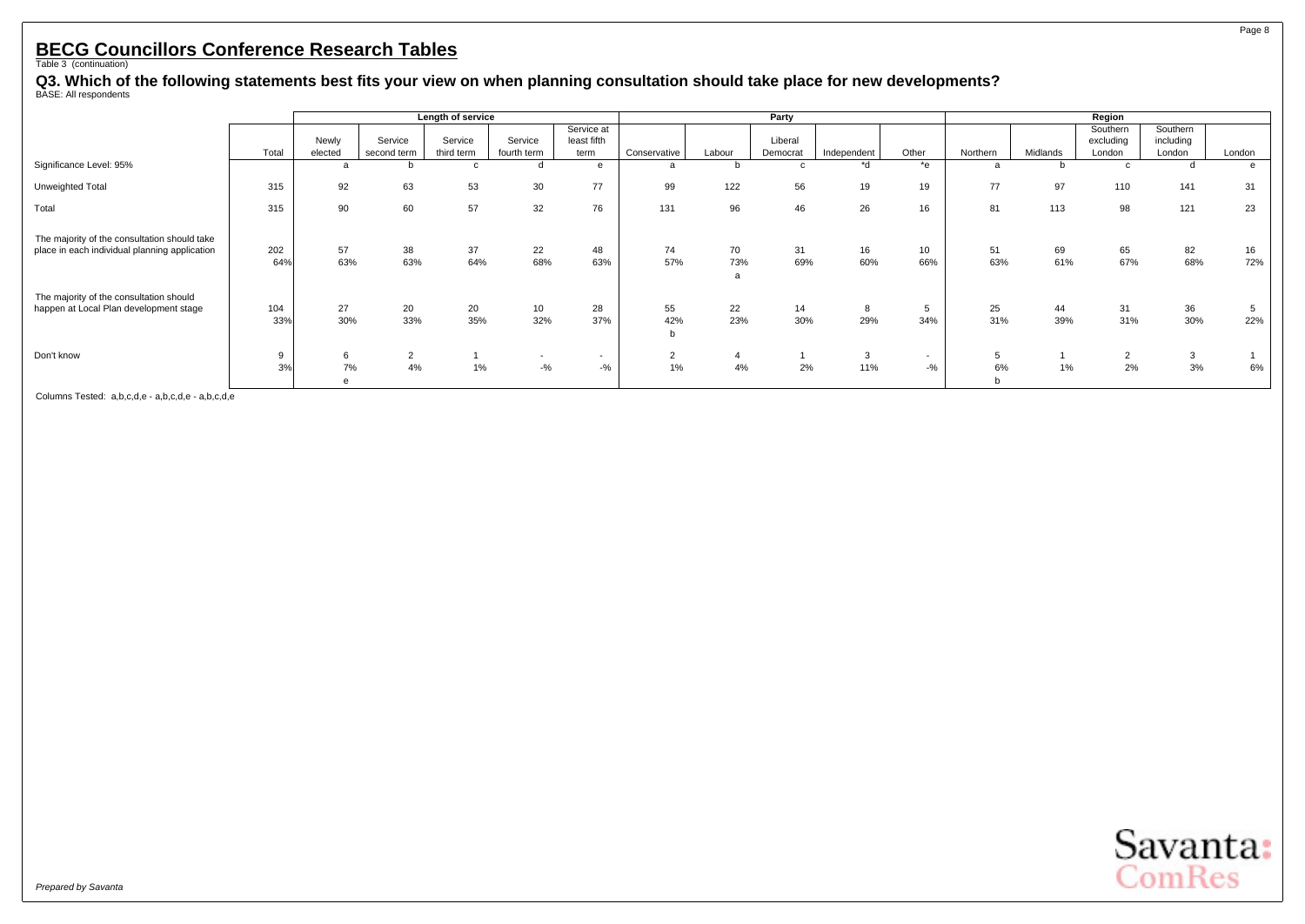Q3. Which of the following statements best fits your view on when planning consultation should take place for new developments?<br><sup>BASE: All respondents</sup>

|                                                                                               |            |                       |          |          | Government reforms make planning more / less |                      |                   | Should there be a review of the |
|-----------------------------------------------------------------------------------------------|------------|-----------------------|----------|----------|----------------------------------------------|----------------------|-------------------|---------------------------------|
|                                                                                               |            | Most effective method |          |          | democratic                                   |                      | <b>Green Belt</b> |                                 |
|                                                                                               | Total      | Face to face          | Virtual  | More     | Less                                         | No effect            | Should            | Should not                      |
| Significance Level: 95%                                                                       |            | a                     | *b       | $*_{a}$  | n                                            | c                    | a                 | n                               |
| Unweighted Total                                                                              | 315        | 169                   | 12       | 12       | 256                                          | 31                   | 174               | 129                             |
| Total                                                                                         | 315        | 175                   | 10       | 14       | 245                                          | 40                   | 165               | 136                             |
| The majority of the consultation should take place in each<br>individual planning application | 202<br>64% | 117<br>67%            | 5<br>50% | 5<br>40% | 168<br>68%<br>с                              | 19<br>48%            | 104<br>63%        | 87<br>64%                       |
| The majority of the consultation should happen at Local<br>Plan development stage             | 104<br>33% | 55<br>31%             | 4<br>40% | 8<br>60% | 72<br>30%                                    | 19<br>48%<br>b       | 56<br>34%         | 46<br>34%                       |
| Don't know                                                                                    | 9<br>3%    | 3<br>2%               | 9%       | $-$ %    | 5<br>2%                                      | $\overline{2}$<br>4% | 6<br>4%           | 3<br>2%                         |

Columns Tested: a,b - a,b,c - a,b

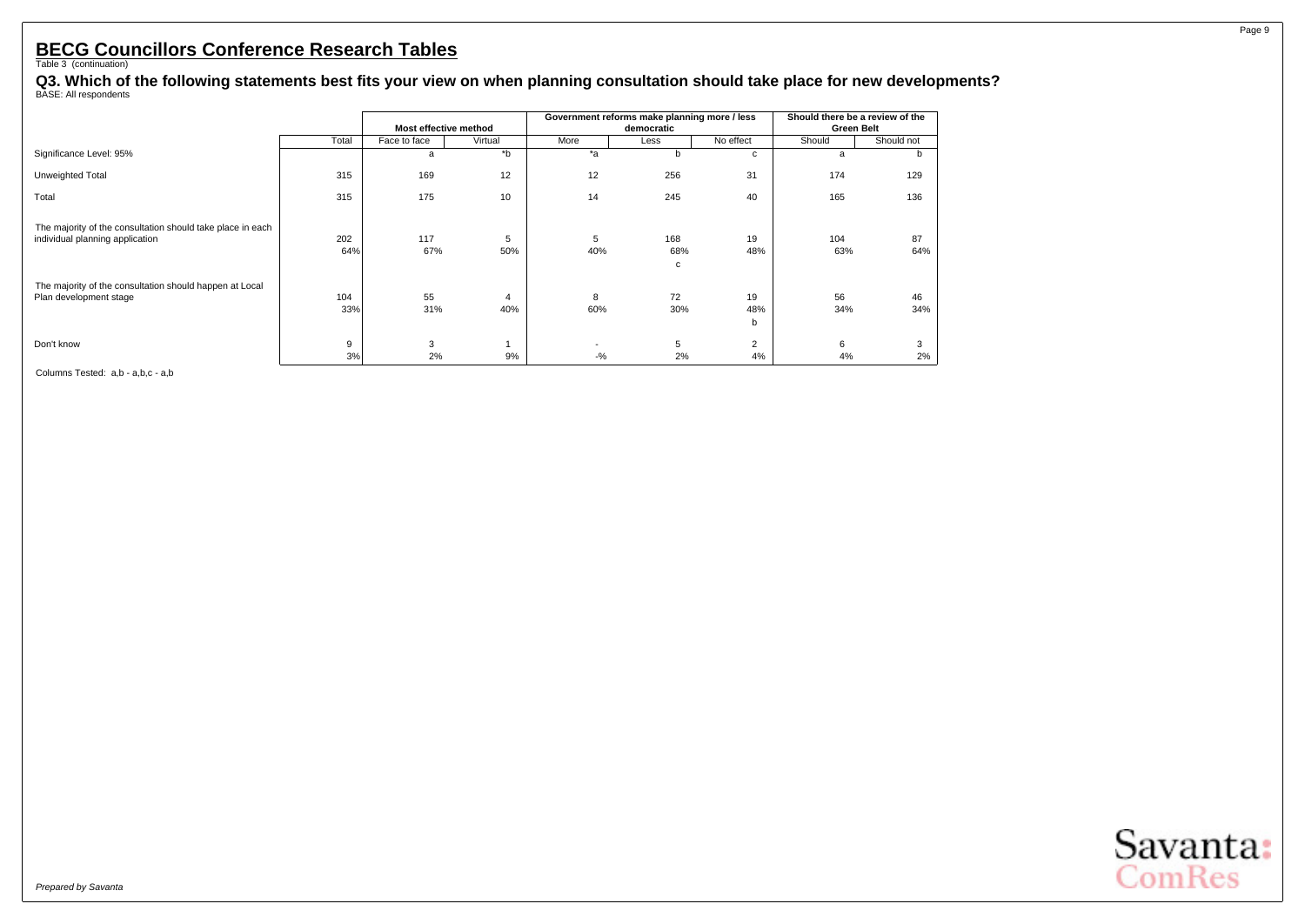<span id="page-11-0"></span>**Q4. At the beginning of August the government outlined plans to reform the planning system in England. Do you believe that the Government's proposed reforms will make planning more or less democratic?** BASE: All respondents

|                                                       |       | Gender |        |       |       | Age    |                      |       |          |           | <b>Commitees served</b> |              |         |
|-------------------------------------------------------|-------|--------|--------|-------|-------|--------|----------------------|-------|----------|-----------|-------------------------|--------------|---------|
|                                                       | Total | Male   | Female | 18-34 | 35-44 | 45-54  | 55-64                | $65+$ | Planning | Transport | Environment             | Regeneration | Housing |
| Significance Level: 95%                               |       | a      | b      | *a    | $b^*$ |        |                      | e     |          |           |                         |              |         |
| Unweighted Total                                      | 315   | 231    | 82     | 29    | 28    | 42     | 86                   | 130   | 166      | 36        | 72                      | 46           | 42      |
| Total                                                 | 315   | 237    | 77     | 27    | 30    | 42     | 83                   | 133   | 165      | 34        | 76                      | 46           | 40      |
| The Government's proposed reforms will make           |       |        |        |       |       |        |                      |       |          |           |                         |              |         |
| planning less democratic                              | 245   | 179    | 64     | 20    | 17    | 35     | 69                   | 104   | 138      | 28        | 62                      | 37           | 32      |
|                                                       | 78%   | 76%    | 83%    | 73%   | 57%   | 82%    | 83%                  | 79%   | 84%      | 84%       | 82%                     | 80%          | 79%     |
| The Government's proposed reforms will have no effect |       |        |        |       |       |        |                      |       |          |           |                         |              |         |
| on democracy in the planning process                  | 40    | 37     |        |       | 8     |        | 11                   | 13    | 15       |           | 8                       | 6            |         |
|                                                       | 13%   | 15%    | 5%     | 15%   | 28%   | 9%     | 13%                  | 10%   | 9%       | 11%       | 11%                     | 12%          | 18%     |
|                                                       |       |        |        |       |       |        |                      |       |          |           |                         |              |         |
| The Government's proposed reforms will make           |       |        |        |       |       |        |                      |       |          |           |                         |              |         |
| planning more democratic                              | 14    | 10     | 3      | 2     | 3     |        |                      | 6     |          | $\sim$    | 3                       |              |         |
|                                                       | 4%    | 4%     | 5%     | 8%    | 11%   | 3%     | 1%                   | 5%    | 2%       | 6%        | 4%                      | 3%           | $-$ %   |
| Don't know                                            | 16    | 10     | 6      |       |       | $\sim$ | $\sim$<br>$\epsilon$ | 9     |          |           | $\mathcal{R}$           | $\sim$       |         |
|                                                       | 5%    | 4%     | 8%     | 4%    | 4%    | 5%     | 3%                   | 7%    | 5%       | $-$ %     | 3%                      | 5%           | 3%      |

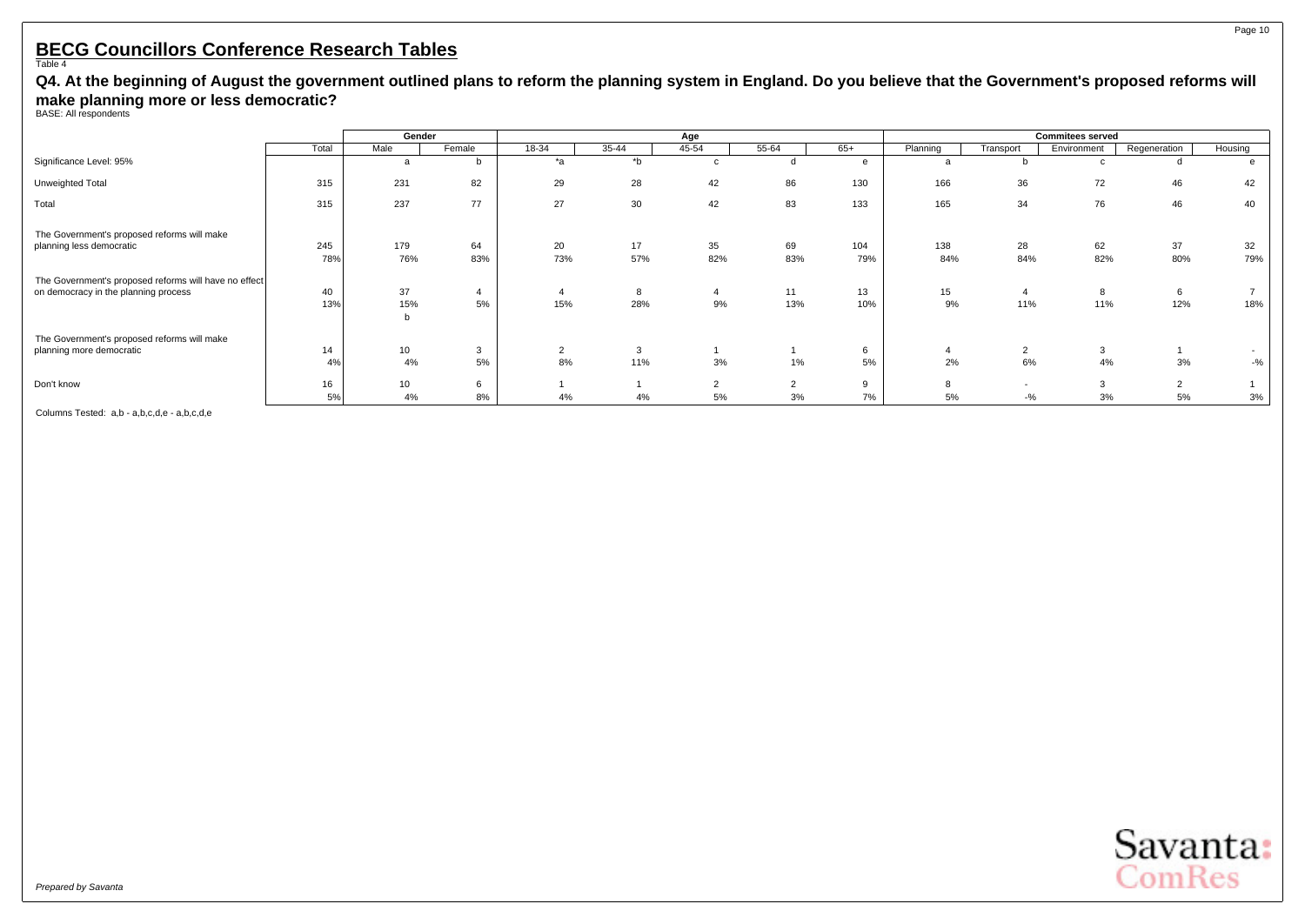**Q4. At the beginning of August the government outlined plans to reform the planning system in England. Do you believe that the Government's proposed reforms will make planning more or less democratic?** BASE: All respondents

|                                                                                               | Length of service |           |                       |                      |             |                |                 |                             | Party           |                      |                          |           |           | Region               |           |           |
|-----------------------------------------------------------------------------------------------|-------------------|-----------|-----------------------|----------------------|-------------|----------------|-----------------|-----------------------------|-----------------|----------------------|--------------------------|-----------|-----------|----------------------|-----------|-----------|
|                                                                                               |                   |           |                       |                      |             | Service at     |                 |                             |                 |                      |                          |           |           | Southern             | Southern  |           |
|                                                                                               |                   | Newly     | Service               | Service              | Service     | least fifth    |                 |                             | Liberal         |                      |                          |           |           | excluding            | including |           |
|                                                                                               | Total             | elected   | second term           | third term           | fourth term | term           | Conservative    | Labour                      | Democrat        | Independent          | Other                    | Northern  | Midlands  | London               | London    | London    |
| Significance Level: 95%                                                                       |                   |           |                       |                      |             | e              | a               |                             | C               | *d                   | *e                       | a         |           | C                    | d         |           |
| Unweighted Total                                                                              | 315               | 92        | 63                    | 53                   | 30          | 77             | 99              | 122                         | 56              | 19                   | 19                       | 77        | 97        | 110                  | 141       | 31        |
| Total                                                                                         | 315               | 90        | 60                    | 57                   | 32          | 76             | 131             | 96                          | 46              | 26                   | 16                       | 81        | 113       | 98                   | 121       | 23        |
| The Government's proposed reforms will make<br>planning less democratic                       | 245<br>78%        | 69<br>76% | 46<br>77%             | 43<br>75%            | 27<br>85%   | 60<br>80%      | 80<br>61%       | 86<br>90%<br>$\overline{a}$ | 45<br>98%<br>ab | 20<br>76%            | 14<br>90%                | 62<br>76% | 89<br>79% | 75<br>76%            | 94<br>78% | 19<br>84% |
| The Government's proposed reforms will have<br>no effect on democracy in the planning process | 40<br>13%         | 10%       | $\overline{ }$<br>12% | 9<br>16%             | 13%         | 11<br>14%      | 33<br>25%<br>bc | 3<br>3%                     | $-9/6$          | 3<br>11%             | 6%                       | 12<br>15% | 18<br>16% | 10<br>10%            | 10<br>9%  | 3%        |
| The Government's proposed reforms will make                                                   |                   |           |                       |                      |             |                |                 |                             |                 |                      |                          |           |           |                      |           |           |
| planning more democratic                                                                      | 14<br>4%          | 6<br>7%   | 3<br>4%               | $\overline{2}$<br>3% | ۰<br>$-9/6$ | 3<br>4%        | 10<br>8%        | 1%                          | $-9/6$          | $\overline{2}$<br>6% | 5%                       | 3<br>4%   | 3<br>3%   | $\overline{7}$<br>7% | 8<br>6%   | 3%        |
|                                                                                               |                   |           |                       |                      |             |                | bc              |                             |                 |                      |                          |           |           |                      |           |           |
| Don't know                                                                                    | 16                |           |                       |                      |             | $\overline{2}$ | 8               | 5                           |                 | $\overline{2}$       | $\overline{\phantom{a}}$ | 5         | 3         | 6                    | 9         | 2         |
|                                                                                               | 5%                | 7%        | 6%                    | 6%                   | 3%          | 2%             | 6%              | 6%                          | 2%              | 6%                   | $-$ %                    | 6%        | 2%        | 6%                   | 7%        | 11%       |

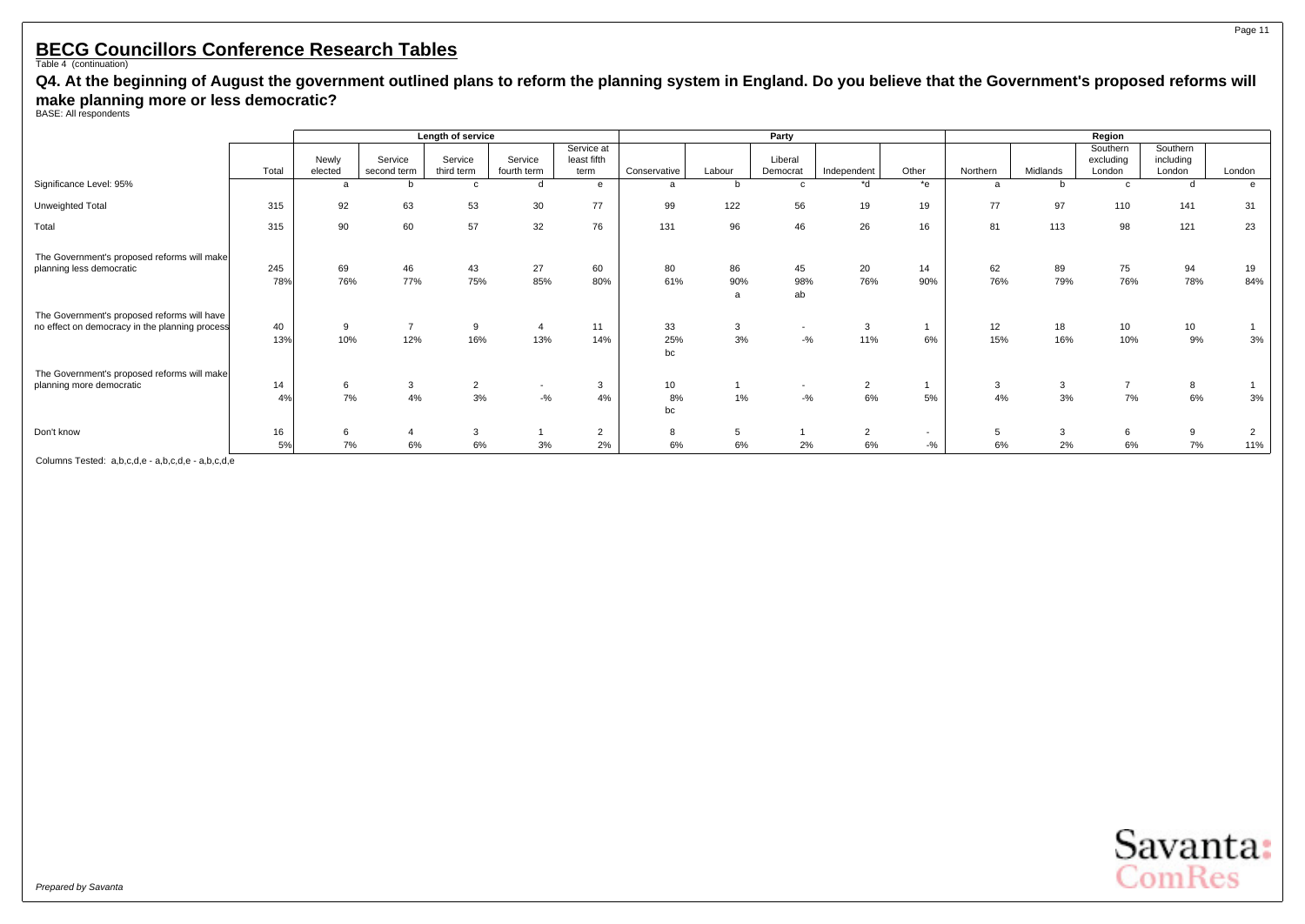**Q4. At the beginning of August the government outlined plans to reform the planning system in England. Do you believe that the Government's proposed reforms will make planning more or less democratic?** BASE: All respondents

|                                                                                               |            | Most effective method |                                    |                                    | Government reforms make planning more / less<br>democratic |                                   | Should there be a review of the<br><b>Green Belt</b> |            |
|-----------------------------------------------------------------------------------------------|------------|-----------------------|------------------------------------|------------------------------------|------------------------------------------------------------|-----------------------------------|------------------------------------------------------|------------|
|                                                                                               | Total      | Face to face          | Virtual                            | More                               | Less                                                       | No effect                         | Should                                               | Should not |
| Significance Level: 95%                                                                       |            | a                     | *b                                 | $*_{a}$                            | b.                                                         | c                                 | a                                                    | b.         |
| Unweighted Total                                                                              | 315        | 169                   | 12                                 | 12                                 | 256                                                        | 31                                | 174                                                  | 129        |
| Total                                                                                         | 315        | 175                   | 10                                 | 14                                 | 245                                                        | 40                                | 165                                                  | 136        |
| The Government's proposed reforms will make planning<br>less democratic                       | 245<br>78% | 145<br>83%            | 8<br>82%                           | $\overline{\phantom{a}}$<br>$-9/6$ | 245<br>100%<br>c                                           | ٠<br>$-$ %                        | 123<br>75%                                           | 112<br>82% |
| The Government's proposed reforms will have no effect on<br>democracy in the planning process | 40<br>13%  | 17<br>10%             | 11%                                | $\overline{\phantom{a}}$<br>$-9/6$ | ٠<br>$-$ %                                                 | 40<br>100%<br>b                   | 23<br>14%                                            | 13<br>10%  |
| The Government's proposed reforms will make planning<br>more democratic                       | 14<br>4%   | 4<br>2%               | $\overline{\phantom{a}}$<br>$-9/6$ | 14<br>100%                         | ٠<br>$-$ %                                                 | ٠<br>$-$ %                        | 10<br>6%                                             | 3%         |
| Don't know                                                                                    | 16<br>5%   | 8<br>5%               | 6%                                 | ٠<br>$-9/6$                        | $-$ %                                                      | $\overline{\phantom{a}}$<br>$-$ % | 9<br>5%                                              | 5%         |

Columns Tested: a,b - a,b,c - a,b

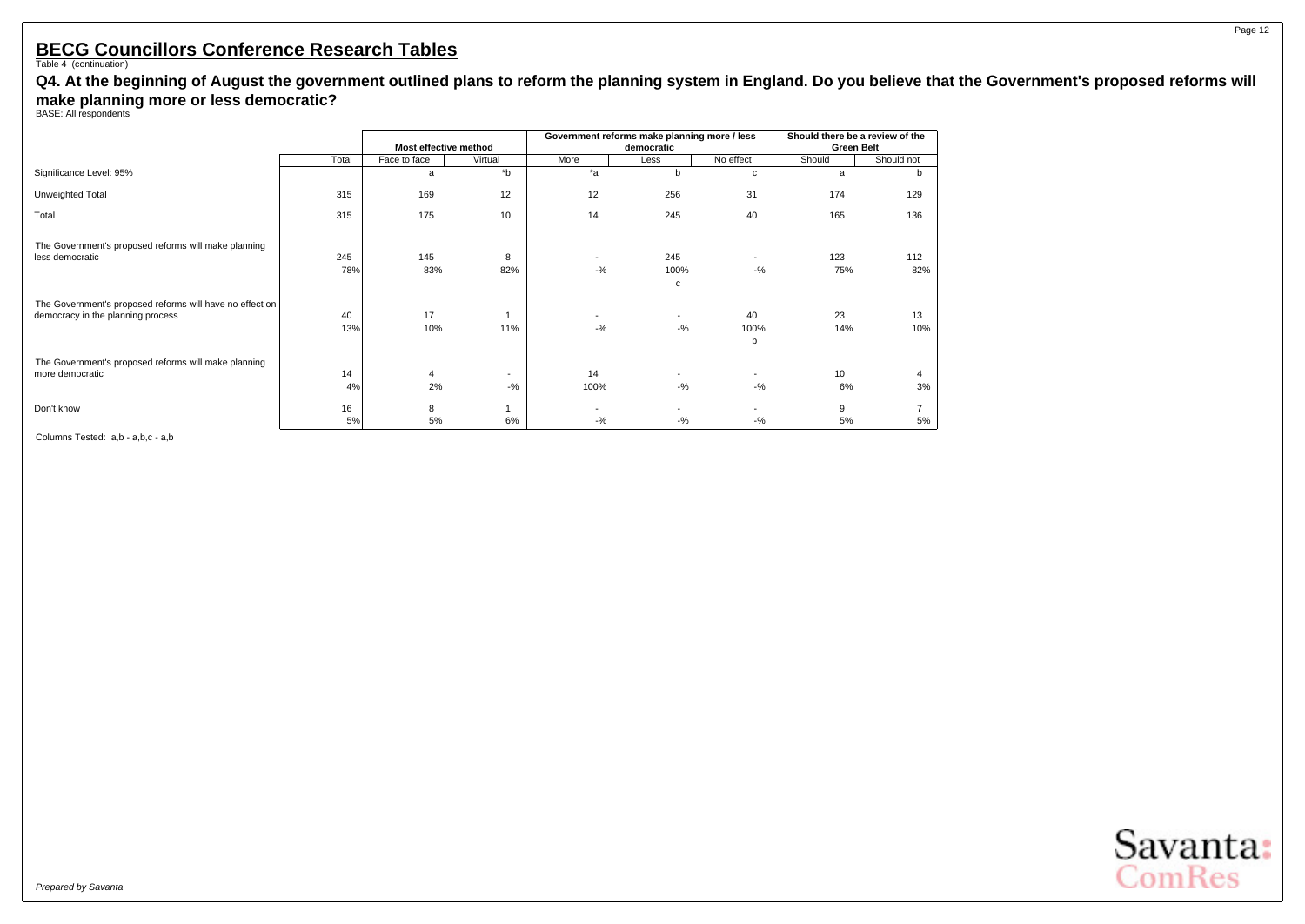#### <span id="page-14-0"></span>**Q5. Do you think there should or should not be a review of the Green Belt?** BASE: All respondents

|                                                |       | Gender |        |       |       | Age   |       |       |          |           | <b>Commitees served</b> |              |         |
|------------------------------------------------|-------|--------|--------|-------|-------|-------|-------|-------|----------|-----------|-------------------------|--------------|---------|
|                                                | Total | Male   | Female | 18-34 | 35-44 | 45-54 | 55-64 | $65+$ | Planning | Transport | Environment             | Regeneration | Housing |
| Significance Level: 95%                        |       |        |        | *а    |       |       |       | e     | ы        |           |                         |              |         |
| Unweighted Total                               | 315   | 231    | 82     | 29    | 28    | 42    | 86    | 130   | 166      | 36        | 72                      | 46           |         |
| Total                                          | 315   | 237    | 77     | 27    | 30    | 42    | 83    | 133   | 165      | 34        | 76                      | 46           | 40      |
| There should be a review of the Green Belt     | 165   | 127    | 38     | 19    | 13    | 25    | 38    | 70    | 84       | 20        | 37                      | 29           | 24      |
|                                                | 52%   | 54%    | 49%    | 72%   | 43%   | 59%   | 46%   | 53%   | 51%      | 61%       | 49%                     | 63%          | 60%     |
| There should not be a review of the Green Belt | 136   | 100    | 35     |       | 15    | 16    | 41    | 58    | 73       | 12        | 34                      | 17           | 15      |
|                                                | 43%   | 42%    | 46%    | 24%   | 49%   | 37%   | 49%   | 43%   | 44%      | 36%       | 45%                     | 37%          | 38%     |
| Don't know                                     | 14    | 10     |        |       |       |       |       | Ð     |          |           |                         |              |         |
|                                                | 4%    | 4%     | 5%     | 4%    | 7%    | 4%    | 5%    | 4%    | 5%       | 3%        | 6%                      | $-$ %        | 2%      |

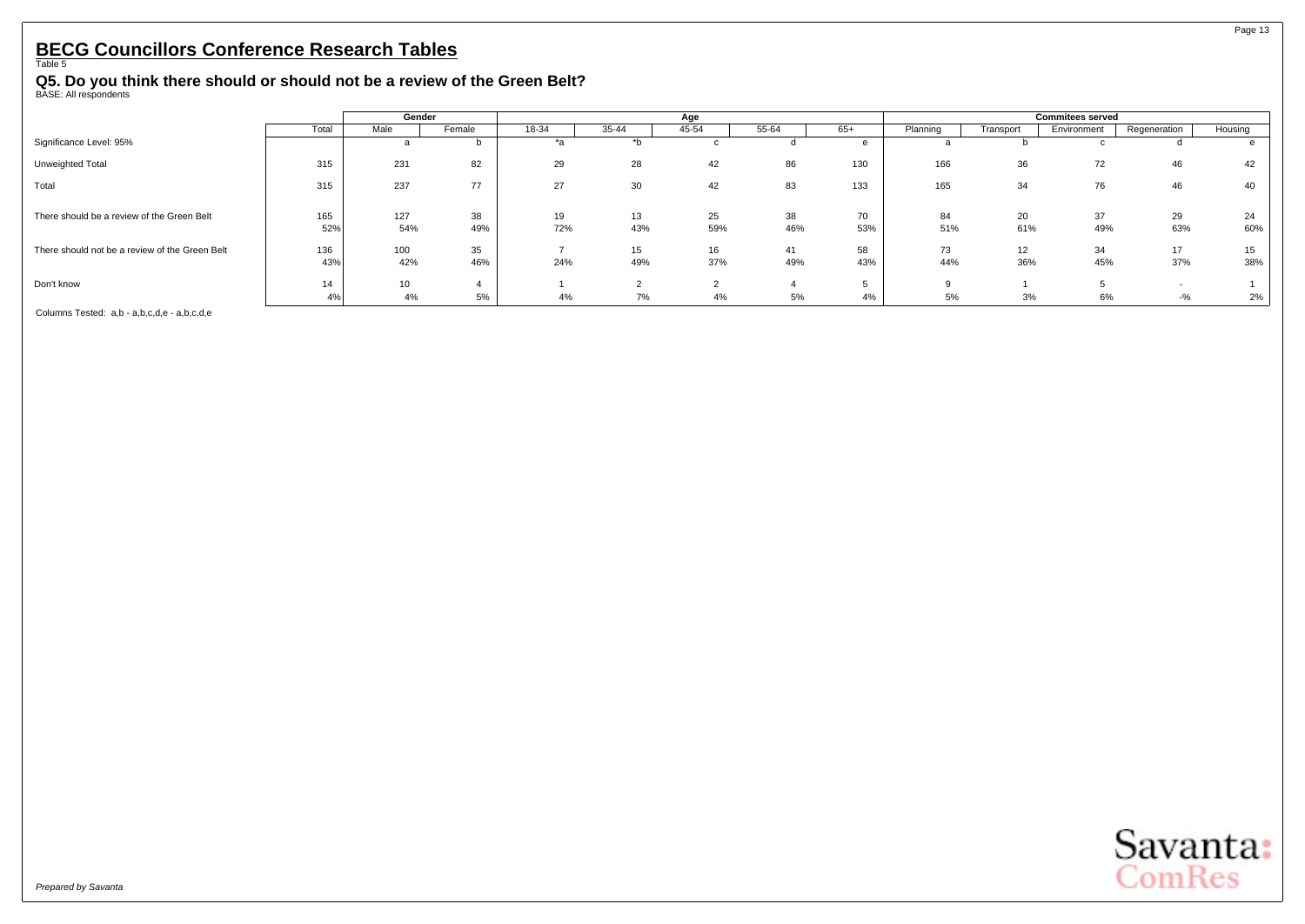**Q5. Do you think there should or should not be a review of the Green Belt?** BASE: All respondents

|                                                |            |           |                   | Length of service |             |                           |              |                 | Party       |                        |                  |                      |                 | Region                |                       |           |
|------------------------------------------------|------------|-----------|-------------------|-------------------|-------------|---------------------------|--------------|-----------------|-------------|------------------------|------------------|----------------------|-----------------|-----------------------|-----------------------|-----------|
|                                                |            | Newly     | Service           | Service           | Service     | Service at<br>least fifth |              |                 | Liberal     |                        |                  |                      |                 | Southern<br>excluding | Southern<br>including |           |
|                                                | Total      | elected   | second term       | third term        | fourth term | term                      | Conservative | Labour          | Democrat    | Independent            | Other            | Northern             | Midlands        | London                | London                | London    |
| Significance Level: 95%                        |            |           |                   |                   |             | e                         | a            |                 | $\mathbf c$ | $\overline{d}$         | $*_{e}$          | a                    |                 | $\mathbf{C}$          | d                     |           |
| Unweighted Total                               | 315        | 92        | 63                | 53                | 30          | 77                        | 99           | 122             | 56          | 19                     | 19               | 77                   | 97              | 110                   | 141                   | 31        |
| Total                                          | 315        | 90        | 60                | 57                | 32          | 76                        | 131          | 96              | 46          | 26                     | 16               | 81                   | 113             | 98                    | 121                   | 23        |
| There should be a review of the Green Belt     | 165<br>52% | 44<br>49% | 33<br>56%         | 27<br>47%         | 13<br>40%   | 48<br>63%<br>d            | 62<br>47%    | 62<br>64%<br>ac | 22<br>48%   | 10 <sup>1</sup><br>36% | 10<br>66%        | 43<br>52%            | 49<br>43%       | 62<br>64%<br>b        | 74<br>61%<br>b        | 12<br>52% |
| There should not be a review of the Green Belt | 136<br>43% | 42<br>47% | 25<br>42%         | 27<br>48%         | 16<br>50%   | 25<br>33%                 | 58<br>44%    | 32<br>33%       | 24<br>52%   | 17<br>64%              | 5<br>34%         | 36<br>45%            | 56<br>50%<br>cd | 33<br>34%             | 43<br>36%             | 10<br>44% |
| Don't know                                     | 14<br>4%   | 4%        | $\sim$<br>∠<br>3% | 3<br>5%           | 3<br>9%     | 3<br>4%                   | 11<br>8%     | 3<br>3%         | $-$ %       | $-9/6$                 | $\sim$<br>$-9/0$ | $\overline{2}$<br>3% | 8<br>7%         | $\overline{2}$<br>2%  | 3<br>3%               | 5%        |

Columns Tested: a,b,c,d,e - a,b,c,d,e - a,b,c,d,e



Page 14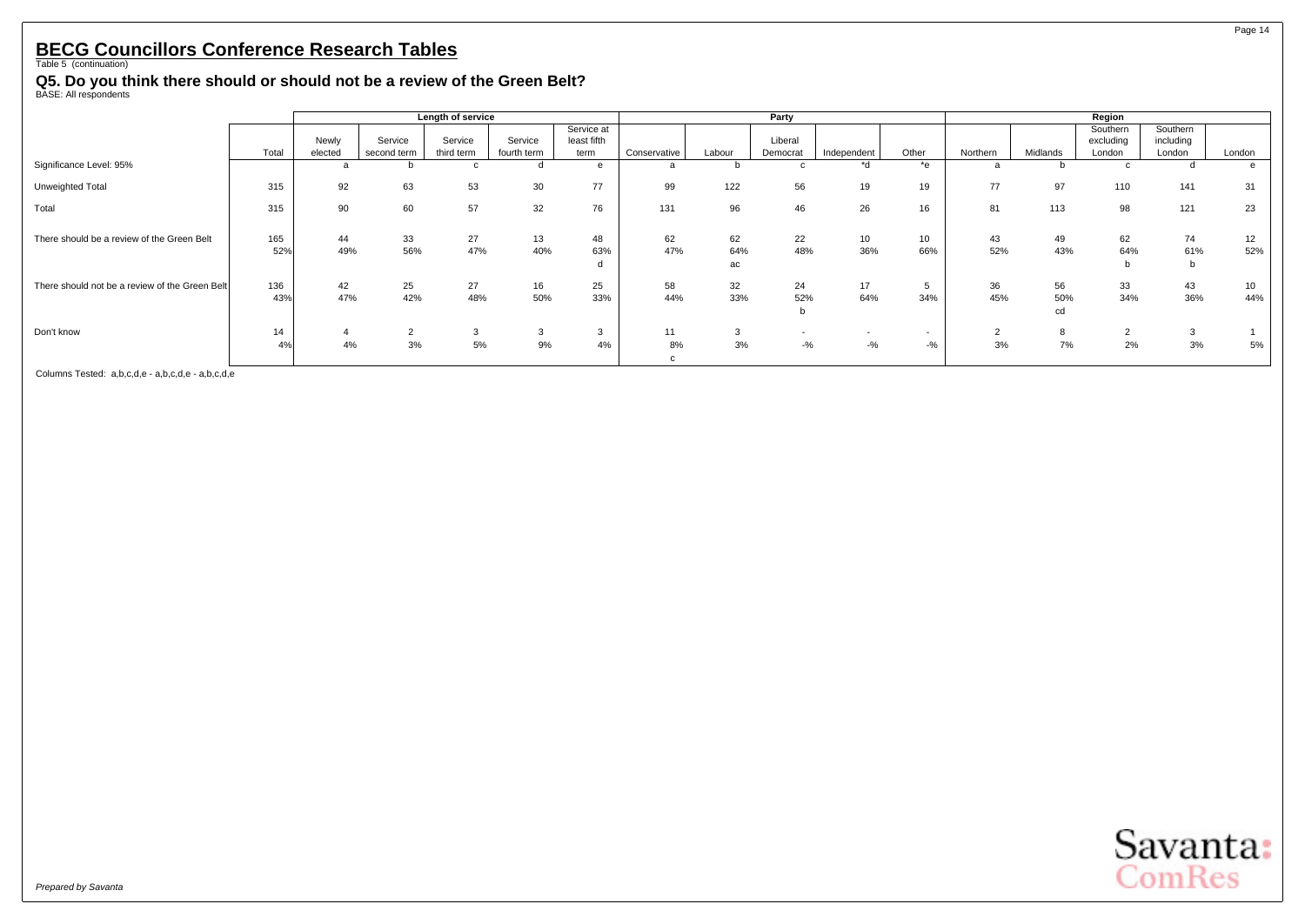#### **Q5. Do you think there should or should not be a review of the Green Belt?** BASE: All respondents

|                                                |       | Most effective method |                          |                          | Government reforms make planning more / less<br>democratic |                | Should there be a review of the<br><b>Green Belt</b> |                          |
|------------------------------------------------|-------|-----------------------|--------------------------|--------------------------|------------------------------------------------------------|----------------|------------------------------------------------------|--------------------------|
|                                                | Total | Face to face          | Virtual                  | More                     | Less                                                       | No effect      | Should                                               | Should not               |
| Significance Level: 95%                        |       | a                     | $b^*$                    | $*_{a}$                  | b.                                                         | C              | a                                                    | n                        |
| Unweighted Total                               | 315   | 169                   | 12                       | 12                       | 256                                                        | 31             | 174                                                  | 129                      |
| Total                                          | 315   | 175                   | 10                       | 14                       | 245                                                        | 40             | 165                                                  | 136                      |
| There should be a review of the Green Belt     | 165   | 87                    | 10                       | 10                       | 123                                                        | 23             | 165                                                  | $\overline{\phantom{0}}$ |
|                                                | 52%   | 50%                   | 94%                      | 72%                      | 50%                                                        | 57%            | 100%<br>b                                            | $-$ %                    |
| There should not be a review of the Green Belt | 136   | 78                    |                          | $\overline{4}$           | 112                                                        | 13             | $\overline{\phantom{a}}$                             | 136                      |
|                                                | 43%   | 45%                   | 6%                       | 28%                      | 46%                                                        | 32%            | $-$ %                                                | 100%                     |
|                                                |       |                       |                          |                          |                                                            |                |                                                      | a                        |
| Don't know                                     | 14    | 9                     | $\overline{\phantom{a}}$ | $\overline{\phantom{a}}$ | 10                                                         | $\overline{4}$ | $\overline{\phantom{0}}$                             | $\overline{\phantom{a}}$ |
|                                                | 4%    | 5%                    | $-$ %                    | $-$ %                    | 4%                                                         | 10%            | $-9/6$                                               | $-$ %                    |

Columns Tested: a,b - a,b,c - a,b

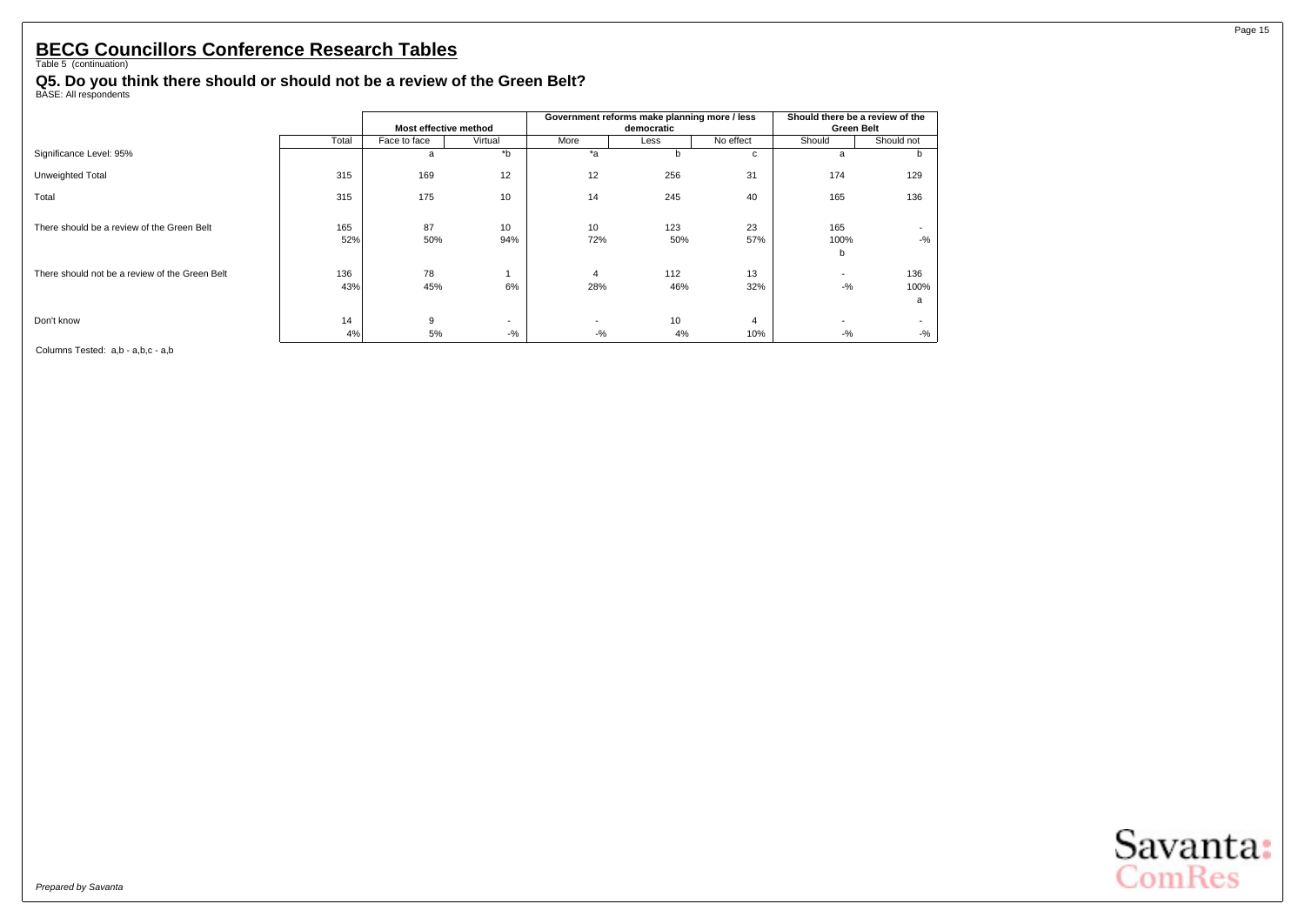#### Page 16

#### <span id="page-17-0"></span>**BECG Councillors Conference Research Tables** Table 6

**Q6. If there were a review of the Green Belt, which of the following, if any, do you think councils should be allowed to do?** BASE: All respondents

|                                  |       | Gender          |        |       |        | Age   |       |       |          |           | <b>Commitees served</b> |              |         |
|----------------------------------|-------|-----------------|--------|-------|--------|-------|-------|-------|----------|-----------|-------------------------|--------------|---------|
|                                  | Total | Male            | Female | 18-34 | 35-44  | 45-54 | 55-64 | $65+$ | Planning | Transport | Environment             | Regeneration | Housing |
| Significance Level: 95%          |       | a               | n      | *a    | *b     | c     |       | e     | a        |           | c                       |              | e       |
| Unweighted Total                 | 315   | 231             | 82     | 29    | 28     | 42    | 86    | 130   | 166      | 36        | 72                      | 46           | 42      |
| Total                            | 315   | 237             | 77     | 27    | 30     | 42    | 83    | 133   | 165      | 34        | 76                      | 46           | 40      |
| Add land into the Green Belt     | 204   | 156             | 47     | 16    | 19     | 30    | 52    | 87    | 106      | 19        | 50                      | 31           | 23      |
|                                  | 65%   | 66%             | 61%    | 58%   | 64%    | 71%   | 63%   | 65%   | 64%      | 56%       | 66%                     | 68%          | 58%     |
| Release land from the Green Belt | 123   | 101             | 22     | 16    | 13     | 19    | 32    | 43    | 60       | 13        | 27                      | 19           | 17      |
|                                  | 39%   | 43%<br>b        | 29%    | 59%   | 44%    | 45%   | 38%   | 32%   | 36%      | 37%       | 36%                     | 42%          | 43%     |
| Other                            | 32    | 21              | 11     |       |        | ∠     | 12    | 17    | 21       |           | -                       |              |         |
|                                  | 10%   | 9%              | 14%    | 5%    | $-9/6$ | 4%    | 15%   | 13%   | 12%      | 17%       | 9%                      | 12%          | 14%     |
| Don't know                       | 15    | 10 <sup>1</sup> |        |       |        |       |       | 5     | 8        | ົ         | $\sim$                  |              |         |
|                                  | 5%    | 4%              | 5%     | 6%    | 4%     | 10%   | 4%    | 4%    | 5%       | 5%        | 4%                      | $1\%$        | 2%      |

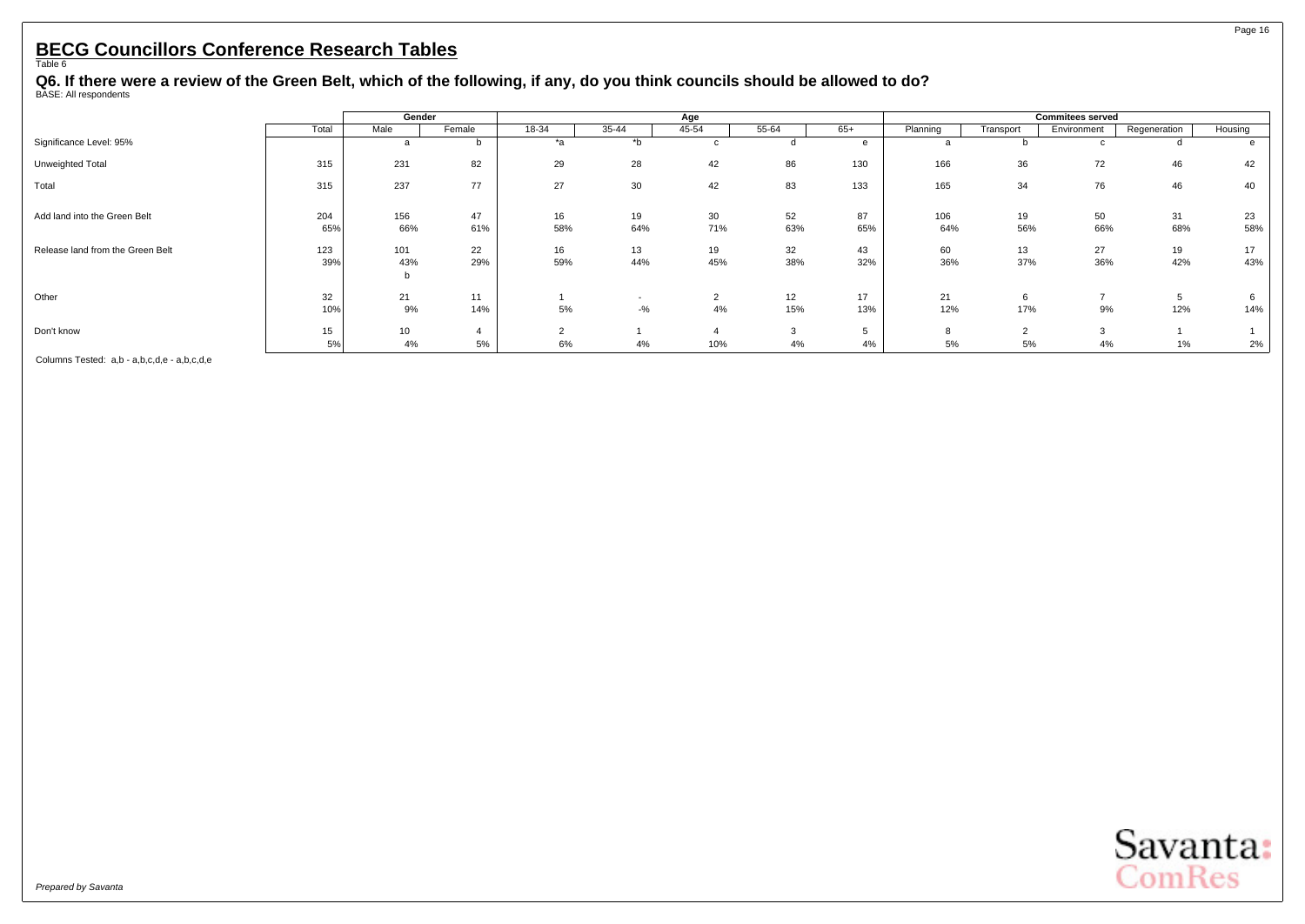**Q6. If there were a review of the Green Belt, which of the following, if any, do you think councils should be allowed to do?** BASE: All respondents

|                                  |            |                  |                        | Length of service     |                        |                                   |                |                      | Party                |                      |                        |              |           | Region                          |                                 |                           |
|----------------------------------|------------|------------------|------------------------|-----------------------|------------------------|-----------------------------------|----------------|----------------------|----------------------|----------------------|------------------------|--------------|-----------|---------------------------------|---------------------------------|---------------------------|
|                                  | Total      | Newly<br>elected | Service<br>second term | Service<br>third term | Service<br>fourth term | Service at<br>least fifth<br>term | Conservative   | Labour               | Liberal<br>Democrat  | Independent          | Other                  | Northern     | Midlands  | Southern<br>excluding<br>London | Southern<br>including<br>London | London                    |
| Significance Level: 95%          |            | a                |                        |                       | d                      | e                                 | a              |                      | C                    | *d                   | *e                     | a            | b         | C                               |                                 | e                         |
| Unweighted Total                 | 315        | 92               | 63                     | 53                    | 30                     | 77                                | 99             | 122                  | 56                   | 19                   | 19                     | 77           | 97        | 110                             | 141                             | 31                        |
| Total                            | 315        | 90               | 60                     | 57                    | 32                     | 76                                | 131            | 96                   | 46                   | 26                   | 16                     | 81           | 113       | 98                              | 121                             | 23                        |
| Add land into the Green Belt     | 204<br>65% | 64<br>71%        | 38<br>64%              | 33<br>58%             | 20<br>62%              | 48<br>64%                         | 92<br>70%<br>b | 54<br>56%            | 29<br>63%            | 17<br>65%            | 12 <sup>2</sup><br>77% | 56<br>69%    | 72<br>64% | 61<br>62%                       | 75<br>62%                       | 14<br>61%                 |
| Release land from the Green Belt | 123<br>39% | 31<br>35%        | 27<br>45%              | 20<br>36%             | 10<br>31%              | 34<br>45%                         | 50<br>38%      | 48<br>50%<br>c       | 11<br>25%            | 6<br>23%             | 8<br>50%               | 31<br>38%    | 40<br>35% | 42<br>43%                       | 52<br>43%                       | 10<br>44%                 |
| Other                            | 32<br>10%  | 8<br>9%          | 7%                     | 12%                   | 3<br>9%                | 10<br>14%                         | 8<br>6%        | 10<br>10%            | 11<br>24%<br>ab      | $\overline{2}$<br>6% | 9%                     | 4<br>5%      | 11<br>10% | 14<br>15%<br>a                  | 17<br>14%                       | $\overline{2}$<br>9%      |
| Don't know                       | 15<br>5%   | 6<br>6%          | $\sim$<br>ے<br>4%      | 3<br>5%               | 4%                     | 3<br>4%                           | 3%             | $\overline{ }$<br>8% | $\overline{2}$<br>4% | $\overline{2}$<br>6% | $\sim$<br>$-$ %        | 5<br>6%<br>c | 6%<br>C   | 1%                              | 3<br>3%                         | $\mathbf{3}$<br>12%<br>cd |

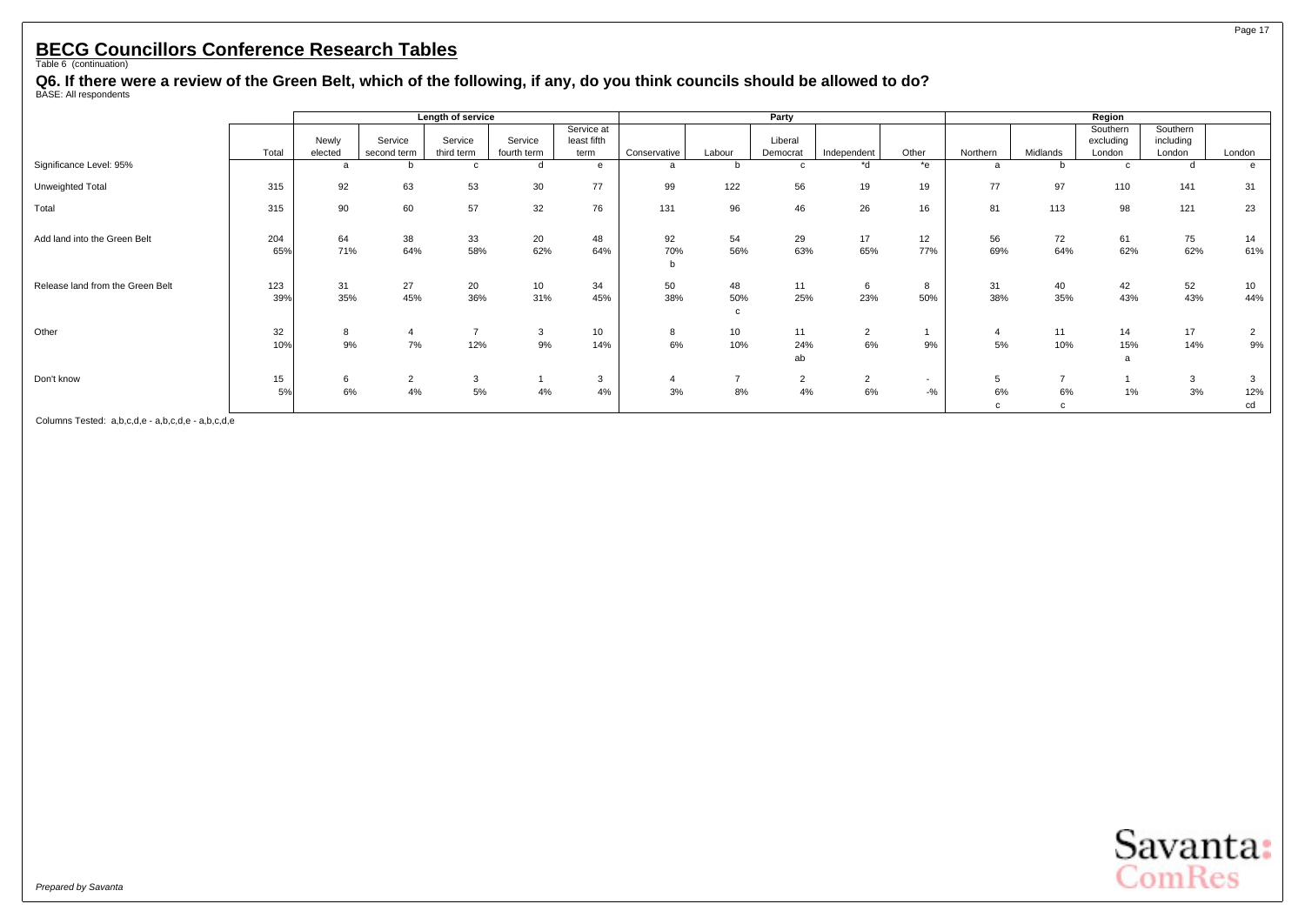**Q6. If there were a review of the Green Belt, which of the following, if any, do you think councils should be allowed to do?** BASE: All respondents

|                                  |            |                       |          |                          | Government reforms make planning more / less |                          | Should there be a review of the |            |
|----------------------------------|------------|-----------------------|----------|--------------------------|----------------------------------------------|--------------------------|---------------------------------|------------|
|                                  |            | Most effective method |          |                          | democratic                                   |                          | <b>Green Belt</b>               |            |
|                                  | Total      | Face to face          | Virtual  | More                     | Less                                         | No effect                | Should                          | Should not |
| Significance Level: 95%          |            | a                     | $b^*$    | $*_{a}$                  | b                                            | C                        | a                               | b          |
| Unweighted Total                 | 315        | 169                   | 12       | 12                       | 256                                          | 31                       | 174                             | 129        |
| Total                            | 315        | 175                   | 10       | 14                       | 245                                          | 40                       | 165                             | 136        |
| Add land into the Green Belt     | 204<br>65% | 123<br>70%            | 5<br>49% | $\overline{7}$<br>52%    | 164<br>67%                                   | 23<br>57%                | 88<br>53%                       | 113<br>83% |
|                                  |            |                       |          |                          |                                              |                          |                                 | a          |
| Release land from the Green Belt | 123<br>39% | 63<br>36%             | 6<br>63% | $\overline{7}$<br>48%    | 89<br>36%                                    | 23<br>59%<br>b           | 99<br>60%<br>b                  | 19<br>14%  |
| Other                            | 32<br>10%  | 17<br>10%             | 2<br>15% | 8%                       | 27<br>11%                                    | 3<br>6%                  | 20<br>12%                       | 11<br>8%   |
| Don't know                       | 15         | $\overline{7}$        |          | $\overline{\phantom{a}}$ | 14                                           | $\overline{\phantom{a}}$ | 5                               |            |
|                                  | 5%         | 4%                    | 9%       | $-$ %                    | 6%                                           | $-$ %                    | 3%                              | 3%         |

Columns Tested: a,b - a,b,c - a,b

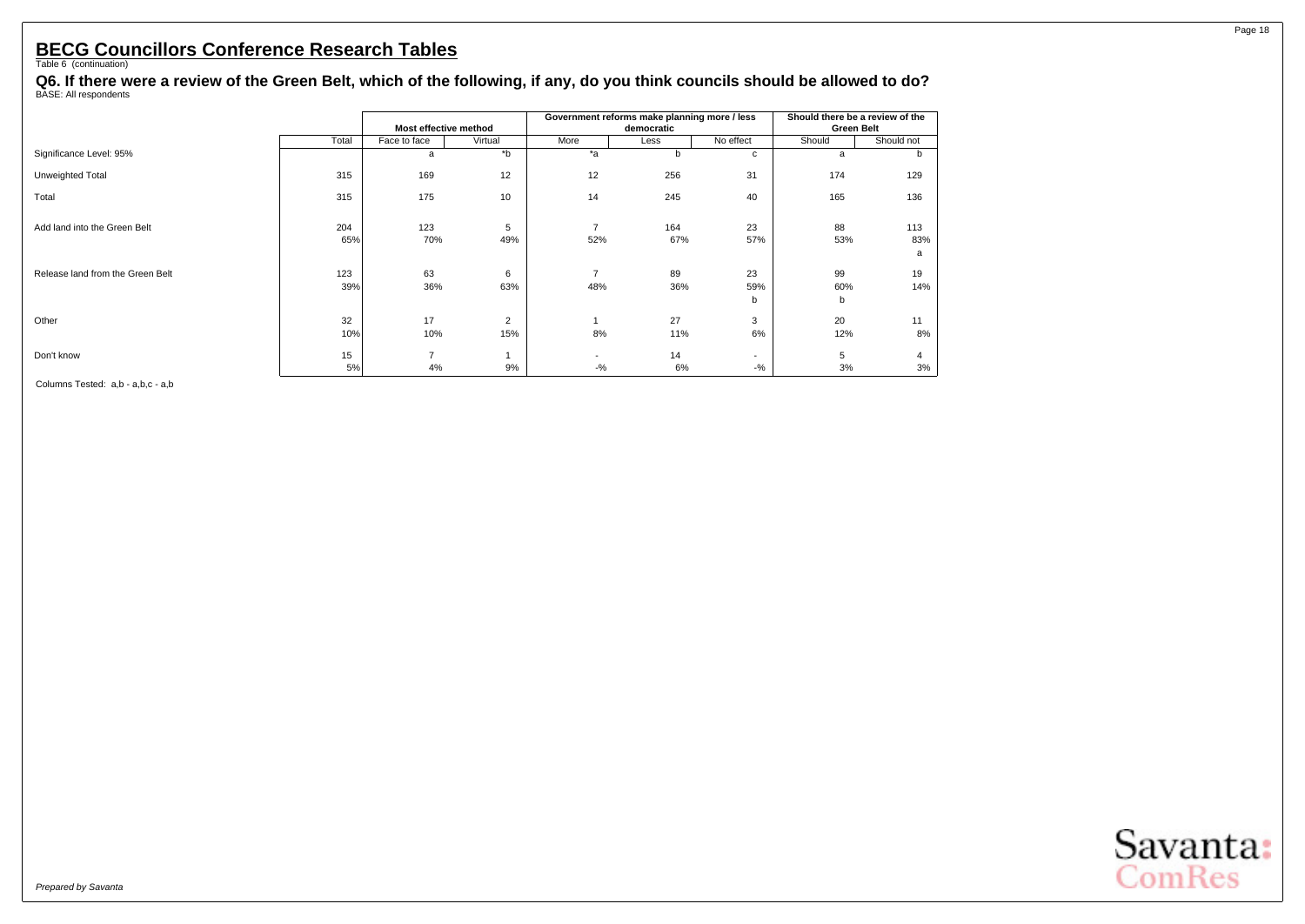<span id="page-20-0"></span>

#### **D1. Please select your gender.**<br>BASE: All respondents

|                         |                          | Gender                   |                          |                          |                          | Age                      |           |                          |            |           | <b>Commitees served</b>  |                          |           |
|-------------------------|--------------------------|--------------------------|--------------------------|--------------------------|--------------------------|--------------------------|-----------|--------------------------|------------|-----------|--------------------------|--------------------------|-----------|
|                         | Total                    | Male                     | Female                   | 18-34                    | 35-44                    | 45-54                    | 55-64     | $65+$                    | Planning   | Transport | Environment              | Regeneration             | Housing   |
| Significance Level: 95% |                          | a                        |                          | *a                       | $\overline{b}$           |                          |           |                          | a          |           | c                        | u                        |           |
| Unweighted Total        | 315                      | 231                      | 82                       | 29                       | 28                       | 42                       | 86        | 130                      | 166        | 36        | 72                       | 46                       | 42        |
| Total                   | 315                      | 237                      | 77                       | 27                       | 30                       | 42                       | 83        | 133                      | 165        | 34        | 76                       | 46                       | 40        |
| Male                    | 237<br>75%               | 237<br>100%              | $\sim$<br>$-9/0$         | 25<br>93%                | 28<br>93%                | 29<br>70%                | 54<br>65% | 101<br>76%               | 122<br>74% | 26<br>77% | 57<br>75%                | 36<br>78%                | 28<br>71% |
|                         |                          |                          |                          |                          |                          |                          |           |                          |            |           |                          |                          |           |
| Female                  | 77                       | $\sim$                   | 77                       | $\sim$<br>∠              | $\overline{2}$           | 13                       | 29        | 31                       | 41         |           | 19                       | 9                        | 12        |
|                         | 24%                      | $-$ %                    | 100%<br>a                | 7%                       | 7%                       | 30%                      | 35%       | 23%                      | 25%        | 20%       | 25%                      | 20%                      | 29%       |
| I identify in other way | $\overline{\phantom{a}}$ | $\overline{\phantom{a}}$ | $\sim$                   | $\overline{\phantom{a}}$ | $\overline{\phantom{a}}$ | $\overline{\phantom{a}}$ | $\sim$    | $\overline{\phantom{a}}$ | $\sim$     |           | $\overline{\phantom{a}}$ | $\overline{\phantom{a}}$ |           |
|                         |                          | $-$ %                    | $-$ %                    | $-$ %                    | $-$ %                    | $-$ %                    | $-$ %     | $-9/6$                   | $-9/6$     | $-$ %     | $-$ %                    | $-$ %                    | $-$ %     |
| Prefer not to say       | $\sim$                   |                          | $\overline{\phantom{a}}$ | $\sim$                   | $\sim$                   |                          |           |                          | $\sim$     |           |                          |                          |           |
|                         | 1%                       | $-$ %                    | $-$ %                    | $-$ %                    | $-$ %                    | $-9/6$                   | $1\%$     | 1%                       | 1%         | 2%        | $-$ %                    | 2%                       | $-$ %     |

Columns Tested: a,b - a,b,c,d,e - a,b,c,d,e

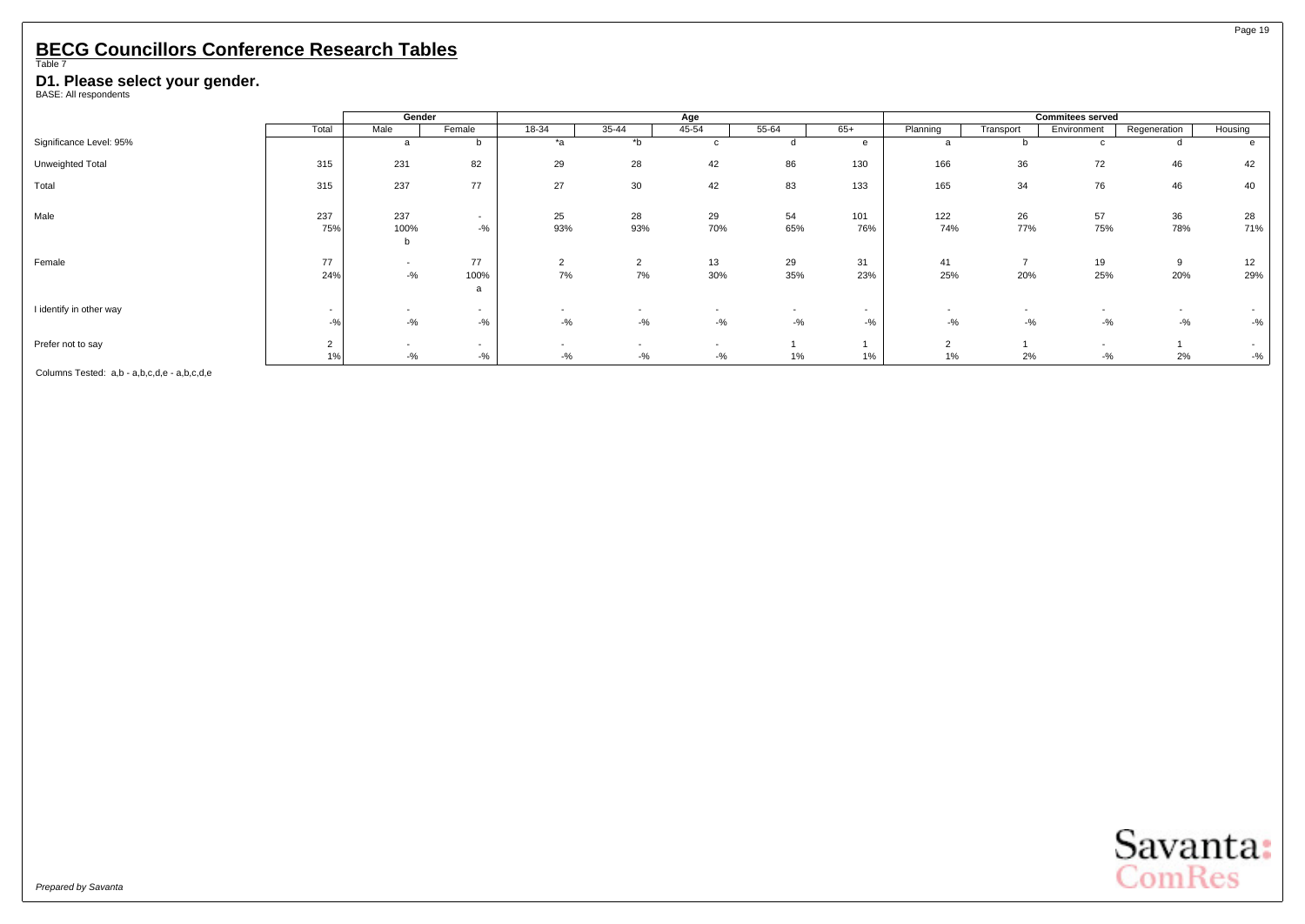#### **D1. Please select your gender.**<br>BASE: All respondents

|                         |                      |                  |                        | Length of service     |                        |                                   |                                   |           | Party               |                                   |                         |           |                 | Region                          |                                 |                 |
|-------------------------|----------------------|------------------|------------------------|-----------------------|------------------------|-----------------------------------|-----------------------------------|-----------|---------------------|-----------------------------------|-------------------------|-----------|-----------------|---------------------------------|---------------------------------|-----------------|
|                         | Total                | Newly<br>elected | Service<br>second term | Service<br>third term | Service<br>fourth term | Service at<br>least fifth<br>term | Conservative                      | Labour    | Liberal<br>Democrat | Independent                       | Other                   | Northern  | Midlands        | Southern<br>excluding<br>London | Southern<br>including<br>London | London          |
| Significance Level: 95% |                      |                  |                        |                       |                        | e                                 | a                                 |           | c                   | *d                                | $*$ e                   |           |                 |                                 |                                 | e               |
| Unweighted Total        | 315                  | 92               | 63                     | 53                    | 30                     | 77                                | 99                                | 122       | 56                  | 19                                | 19                      | 77        | 97              | 110                             | 141                             | 31              |
| Total                   | 315                  | 90               | 60                     | 57                    | 32                     | 76                                | 131                               | 96        | 46                  | 26                                | 16                      | 81        | 113             | 98                              | 121                             | 23              |
| Male                    | 237<br>75%           | 71<br>79%        | 42<br>71%              | 43<br>76%             | 22<br>68%              | 58<br>77%                         | 113<br>86%<br>b                   | 59<br>61% | 34<br>75%           | 17<br>66%                         | 14<br>89%               | 57<br>70% | 86<br>76%       | 76<br>78%                       | 94<br>78%                       | 18<br>80%       |
| Female                  | 77<br>24%            | 19<br>21%        | 17<br>29%              | 14<br>24%             | 10<br>32%              | 16<br>21%                         | 18<br>14%                         | 37<br>38% | 11<br>24%           | 9<br>34%                          | $\overline{2}$<br>11%   | 24<br>29% | 27<br>24%       | 21<br>22%                       | 26<br>21%                       | 4<br>20%        |
| I identify in other way | $\sim$<br>$-$ %      | $-$ %            | $-9/6$                 | $-$ %                 | $-$ %                  | $\sim$<br>$-$ %                   | $-$ %                             | $-$ %     | $-9/0$              | $-$ %                             | $\sim$<br>$-9/6$        | $-$ %     | $-$ %           | $-$ %                           | $-$ %                           | $\sim$<br>$-$ % |
| Prefer not to say       | $\overline{2}$<br>1% | $-$ %            | $-$ %                  | $-9/6$                | $-$ %                  | $\Omega$<br>$\epsilon$<br>2%      | $\overline{\phantom{a}}$<br>$-$ % | 1%        | 2%                  | $\overline{\phantom{a}}$<br>$-$ % | $\overline{a}$<br>$-$ % | $1\%$     | $\sim$<br>$-$ % | 1%                              | 1%                              | $\sim$<br>$-$ % |

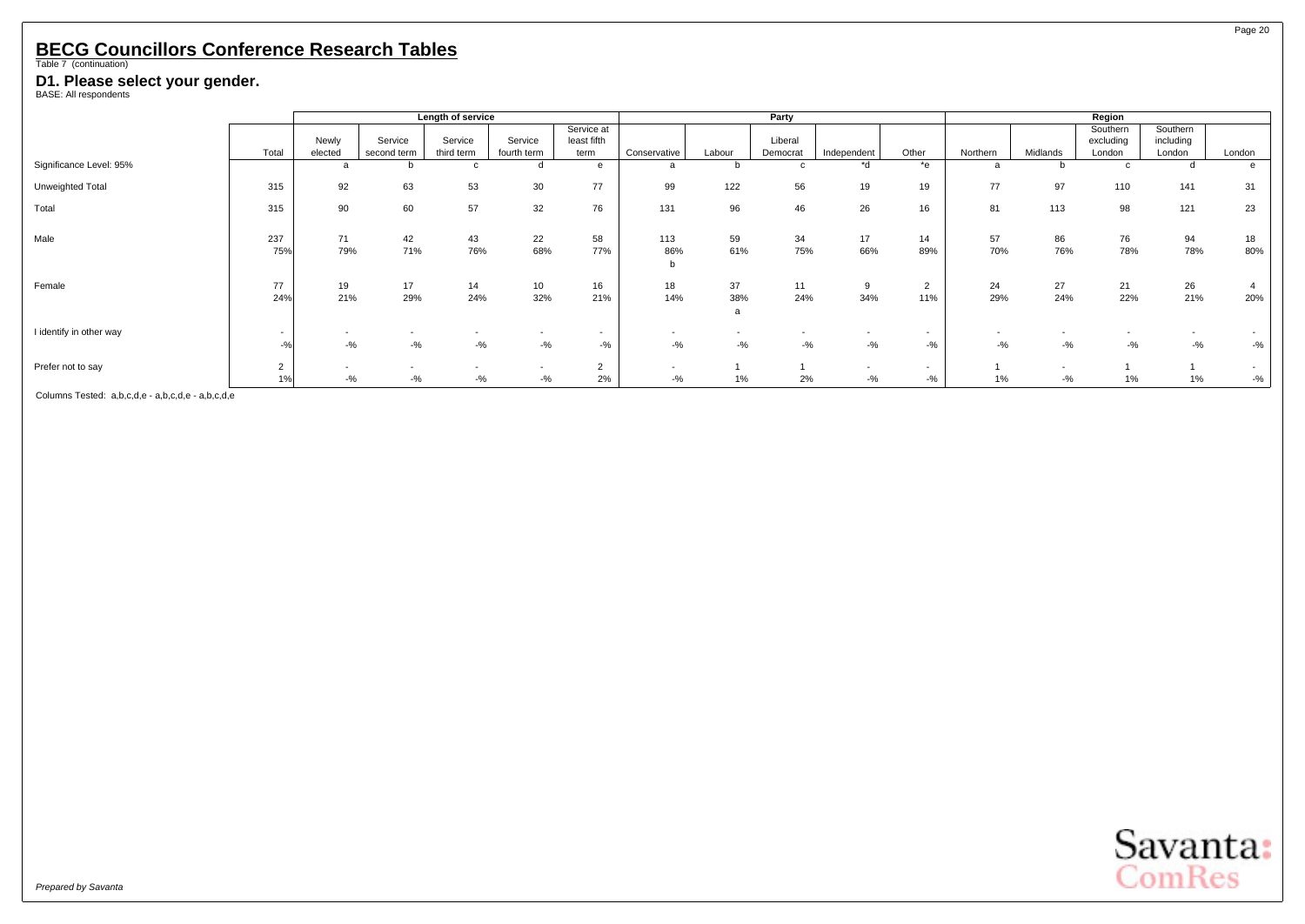#### **D1. Please select your gender.**<br>BASE: All respondents

|                         |                          |                          |                          |                          | Government reforms make planning more / less |                          |                   | Should there be a review of the |
|-------------------------|--------------------------|--------------------------|--------------------------|--------------------------|----------------------------------------------|--------------------------|-------------------|---------------------------------|
|                         |                          | Most effective method    |                          |                          | democratic                                   |                          | <b>Green Belt</b> |                                 |
|                         | Total                    | Face to face             | Virtual                  | More                     | Less                                         | No effect                | Should            | Should not                      |
| Significance Level: 95% |                          | a                        | b                        | $*_{a}$                  | b                                            | c                        | a                 | b                               |
| Unweighted Total        | 315                      | 169                      | 12                       | 12                       | 256                                          | 31                       | 174               | 129                             |
| Total                   | 315                      | 175                      | 10                       | 14                       | 245                                          | 40                       | 165               | 136                             |
| Male                    | 237<br>75%               | 135<br>77%               | 9<br>85%                 | 10<br>75%                | 179<br>73%                                   | 37<br>91%                | 127<br>77%        | 100<br>74%                      |
|                         |                          |                          |                          |                          |                                              | b                        |                   |                                 |
| Female                  | 77                       | 38                       | $\overline{2}$           | 3                        | 64                                           | $\overline{4}$           | 38                | 35                              |
|                         | 24%                      | 22%                      | 15%                      | 25%                      | 26%                                          | 9%                       | 23%               | 26%                             |
|                         |                          |                          |                          |                          | с                                            |                          |                   |                                 |
| I identify in other way | $\overline{\phantom{a}}$ | $\overline{\phantom{a}}$ | $\overline{\phantom{a}}$ | $\overline{\phantom{a}}$ | $\overline{\phantom{a}}$                     | $\overline{\phantom{a}}$ | ٠                 |                                 |
|                         | $-$ %                    | $-$ %                    | $-9/6$                   | $-$ %                    | $-$ %                                        | $-$ %                    | $-$ %             | $-$ %                           |
| Prefer not to say       | $\overline{2}$           | $\overline{2}$           | $\overline{\phantom{a}}$ |                          | $\overline{2}$                               | $\overline{\phantom{a}}$ |                   |                                 |
|                         | 1%                       | $1\%$                    | $-$ %                    | $-$ %                    | 1%                                           | $-$ %                    | 1%                | 1%                              |

Columns Tested: a,b - a,b,c - a,b



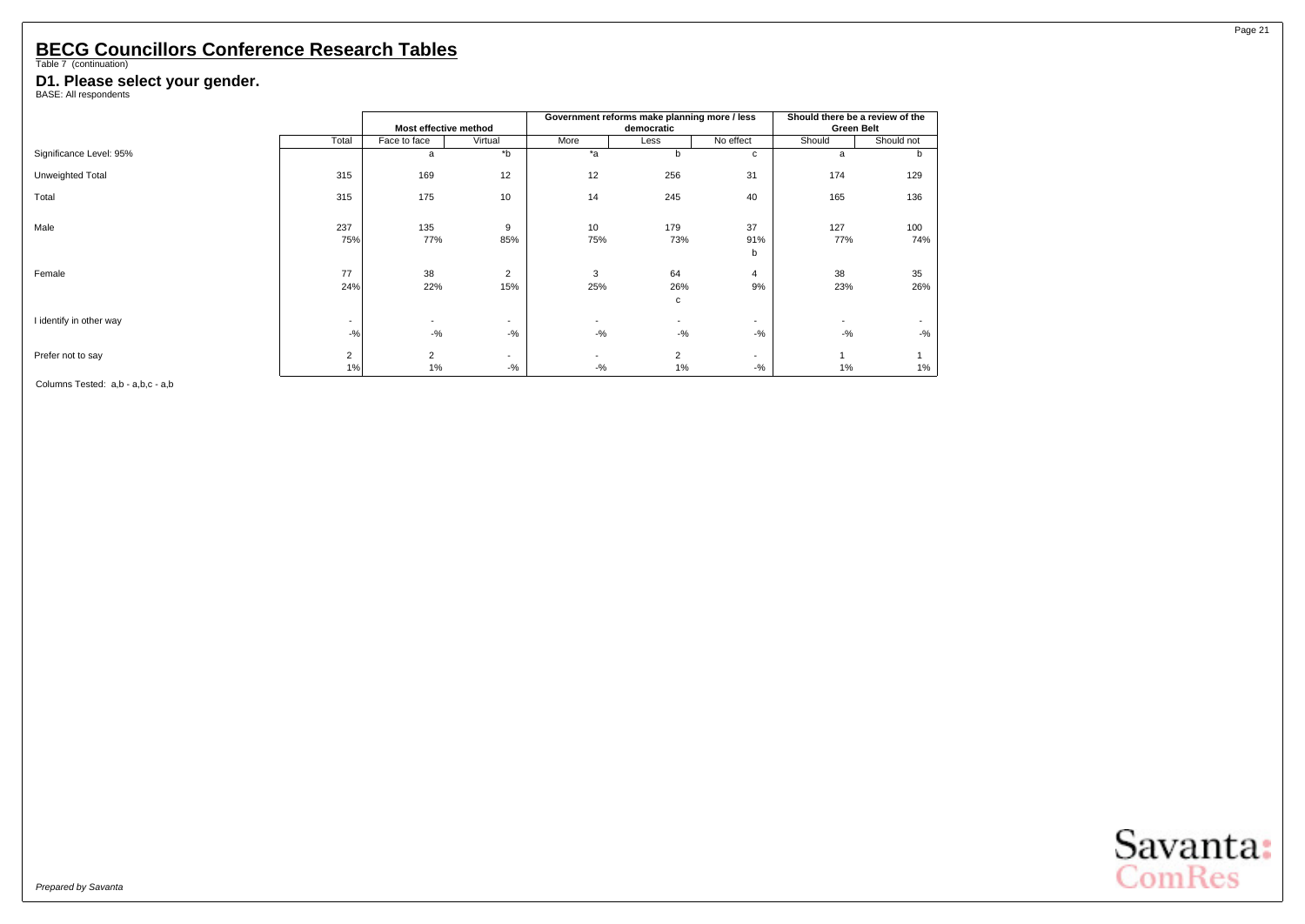#### <span id="page-23-0"></span>**D2. Please enter your age in years.** BASE: All respondents

|                         |                 | Gender   |                |                          |                          | Age                      |                          |                          |          |           | <b>Commitees served</b> |                |          |
|-------------------------|-----------------|----------|----------------|--------------------------|--------------------------|--------------------------|--------------------------|--------------------------|----------|-----------|-------------------------|----------------|----------|
|                         | Total           | Male     | Female         | 18-34                    | 35-44                    | 45-54                    | 55-64                    | $65+$                    | Planning | Transport | Environment             | Regeneration   | Housing  |
| Significance Level: 95% |                 | a        | b              | *a                       | $b^*$                    | $\mathsf{C}$             |                          | e                        | a        | b.        | $\mathsf{C}$            |                | $\theta$ |
| Unweighted Total        | 315             | 231      | 82             | 29                       | 28                       | 42                       | 86                       | 130                      | 166      | 36        | 72                      | 46             | 42       |
| Total                   | 315             | 237      | 77             | 27                       | 30                       | 42                       | 83                       | 133                      | 165      | 34        | 76                      | 46             | 40       |
| 18-34                   | 27              | 25       | $\overline{2}$ | 27                       | $\sim$                   | $\sim$                   | $\sim$                   | $\sim$                   | 9        | 3         | 6                       | 5              |          |
|                         | 9%              | 11%<br>b | 2%             | 100%                     | $-9/6$                   | $-$ %                    | $-$ %                    | $-$ %                    | $6\%$    | 10%       | 8%                      | 11%            | 3%       |
| 35-44                   | 30 <sup>°</sup> | 28       | $\overline{2}$ | $\sim$                   | 30                       | $\overline{\phantom{a}}$ | $\overline{\phantom{0}}$ | $\overline{\phantom{a}}$ | 8        |           | 6                       | $\overline{2}$ | 3        |
|                         | 9%              | 12%<br>b | 3%             | $-9/6$                   | 100%                     | $-$ %                    | $-$ %                    | $-$ %                    | 5%       | 2%        | 8%                      | $5\%$          | 8%       |
| 45-54                   | 42              | 29       | 13             | $\overline{\phantom{a}}$ | $\overline{\phantom{a}}$ | 42                       | $\sim$                   | $\overline{\phantom{a}}$ | 24       |           | 11                      | 8              | 6        |
|                         | 13%             | 12%      | 17%            | $-9/6$                   | $-$ %                    | 100%                     | $-$ %                    | $-$ %                    | 15%      | 21%       | 14%                     | 17%            | 15%      |
|                         |                 |          |                |                          |                          | de                       |                          |                          |          |           |                         |                |          |
| 55-64                   | 83              | 54       | 29             | $\sim$                   | $\overline{\phantom{a}}$ | $\sim$                   | 83                       | $\sim$                   | 39       | 10        | 28                      | 15             | 16       |
|                         | 26%             | 23%      | 38%            | $-$ %                    | $-$ %                    | $-$ %                    | 100%                     | $-$ %                    | 24%      | 31%       | 36%                     | 34%            | 41%      |
|                         |                 |          | a              |                          |                          |                          | ce                       |                          |          |           | $\mathbf{a}$            |                |          |
| $65+$                   | 133             | 101      | 31             |                          |                          | $\overline{\phantom{a}}$ | $\sim$                   | 133                      | 85       | 12        | 26                      | 16             | 13       |
|                         | 42%             | 43%      | 41%            | $-9/6$                   | $-$ %                    | $-$ %                    | $-$ %                    | 100%                     | 51%      | 36%       | 34%                     | 34%            | 32%      |
|                         |                 |          |                |                          |                          |                          |                          | cd                       | cde      |           |                         |                |          |

Columns Tested: a,b - a,b,c,d,e - a,b,c,d,e

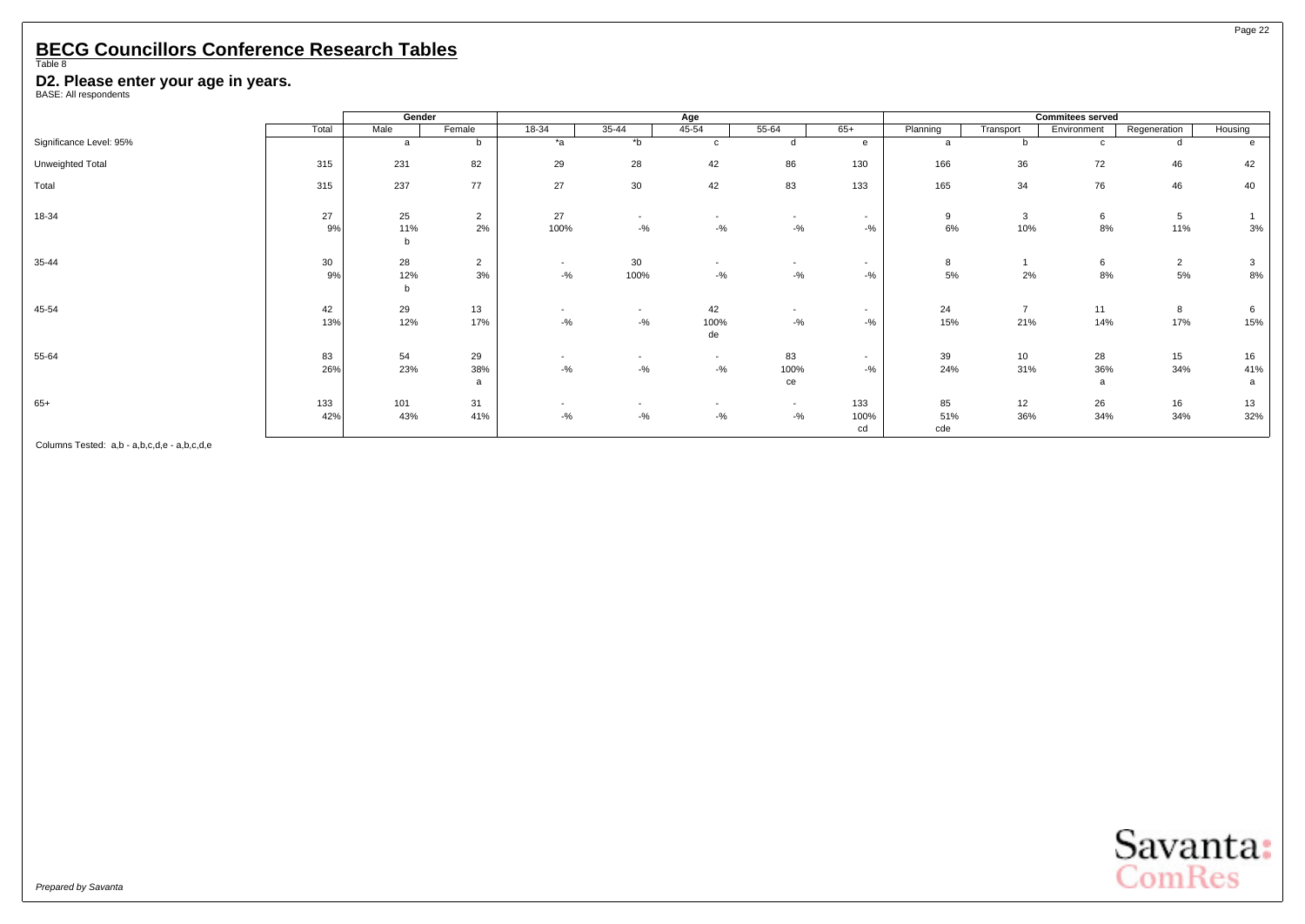#### **D2. Please enter your age in years.** BASE: All respondents

|                         |            |                  |                        | Length of service     |                        |                                   |              |                      | Party                |                                   |                  |           |           | Region                          |                                 |                      |
|-------------------------|------------|------------------|------------------------|-----------------------|------------------------|-----------------------------------|--------------|----------------------|----------------------|-----------------------------------|------------------|-----------|-----------|---------------------------------|---------------------------------|----------------------|
|                         | Total      | Newly<br>elected | Service<br>second term | Service<br>third term | Service<br>fourth term | Service at<br>least fifth<br>term | Conservative | Labour               | Liberal<br>Democrat  | Independent                       | Other            | Northern  | Midlands  | Southern<br>excluding<br>London | Southern<br>including<br>London | London               |
| Significance Level: 95% |            | $\mathbf{a}$     |                        | c                     | d                      | e                                 | a            |                      | $\mathbf{c}$         | *d                                | *e               | a         | b.        | c                               | d                               | e                    |
| Unweighted Total        | 315        | 92               | 63                     | 53                    | 30                     | 77                                | 99           | 122                  | 56                   | 19                                | 19               | 77        | 97        | 110                             | 141                             | 31                   |
| Total                   | 315        | 90               | 60                     | 57                    | 32                     | 76                                | 131          | 96                   | 46                   | 26                                | 16               | 81        | 113       | 98                              | 121                             | 23                   |
| 18-34                   | 27<br>9%   | 15<br>16%<br>ce  | 10<br>18%<br>ce        | $1\%$                 | 4%                     | $\overline{\phantom{a}}$<br>$-$ % | 12<br>9%     | 12<br>12%            | 3<br>7%              | $\overline{\phantom{a}}$<br>$-$ % | $\sim$<br>$-$ %  | 6<br>8%   | 6<br>5%   | 11<br>12%                       | 15<br>12%<br>b                  | 16%<br>b             |
| 35-44                   | 30<br>9%   | 15<br>17%<br>be  | $\overline{2}$<br>3%   | 6<br>10%<br>e         | 6<br>20%<br>be         | $1\%$                             | 15<br>12%    | $\overline{7}$<br>8% | 4<br>9%              | 3<br>12%                          | $\sim$<br>$-9/6$ | 9<br>11%  | 9<br>8%   | $\overline{7}$<br>8%            | 11<br>9%                        | 17%                  |
| 45-54                   | 42<br>13%  | 13<br>14%        | 9<br>15%               | 8<br>14%              | $\overline{2}$<br>7%   | 10<br>13%                         | 16<br>12%    | 15<br>16%            | $\overline{2}$<br>5% | $\mathbf{3}$<br>12%               | 5<br>33%         | 16<br>19% | 12<br>11% | 12<br>13%                       | 14<br>12%                       | $\overline{2}$<br>9% |
| 55-64                   | 83<br>26%  | 22<br>24%        | 20<br>34%              | 20<br>35%             | $\overline{a}$<br>12%  | 18<br>24%                         | 28<br>22%    | 28<br>29%            | 14<br>31%            | 8<br>29%                          | 5<br>33%         | 19<br>24% | 33<br>30% | 24<br>25%                       | 30<br>25%                       | 6<br>27%             |
| $65+$                   | 133<br>42% | 26<br>29%        | 18<br>31%              | 23<br>40%             | 19<br>58%<br>ab        | 47<br>62%<br>abc                  | 60<br>45%    | 34<br>35%            | 22<br>48%            | 12<br>47%                         | 5<br>33%         | 31<br>38% | 53<br>47% | 42<br>43%                       | 50<br>41%                       | 31%                  |

Columns Tested: a,b,c,d,e - a,b,c,d,e - a,b,c,d,e

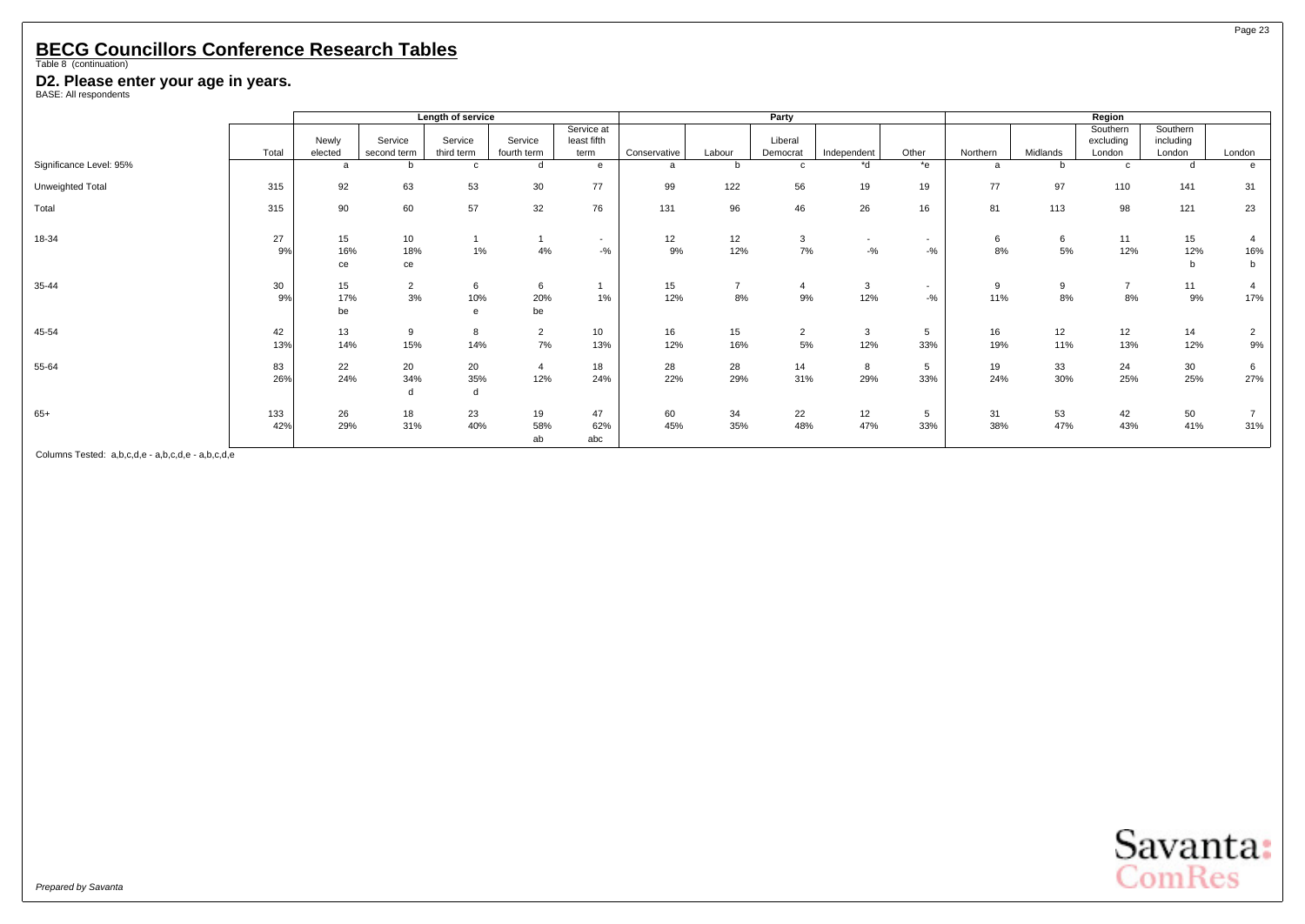#### **D2. Please enter your age in years.** BASE: All respondents

|                         |       |                       | Government reforms make planning more / less | Should there be a review of the |            |                |                   |            |
|-------------------------|-------|-----------------------|----------------------------------------------|---------------------------------|------------|----------------|-------------------|------------|
|                         |       | Most effective method |                                              |                                 | democratic |                | <b>Green Belt</b> |            |
|                         | Total | Face to face          | Virtual                                      | More                            | Less       | No effect      | Should            | Should not |
| Significance Level: 95% |       | a                     | b                                            | $*a$                            | b          | c              | a                 | b          |
| Unweighted Total        | 315   | 169                   | 12                                           | 12                              | 256        | 31             | 174               | 129        |
| Total                   | 315   | 175                   | 10                                           | 14                              | 245        | 40             | 165               | 136        |
| 18-34                   | 27    | 12                    |                                              | 2                               | 20         | $\overline{4}$ | 19                |            |
|                         | 9%    | 7%                    | 11%                                          | 15%                             | 8%         | 10%            | 12%               | 5%         |
|                         |       |                       |                                              |                                 |            |                | b                 |            |
| 35-44                   | 30    | 16                    |                                              | 3                               | 17         | 8              | 13                | 15         |
|                         | 9%    | 9%                    | 7%                                           | 23%                             | 7%         | 21%<br>b       | 8%                | 11%        |
| 45-54                   | 42    | 19                    | $\overline{2}$                               |                                 | 35         | $\overline{4}$ | 25                | 16         |
|                         | 13%   | 11%                   | 22%                                          | 8%                              | 14%        | 10%            | 15%               | 12%        |
| 55-64                   | 83    | 35                    | 4                                            |                                 | 69         | 11             | 38                | 41         |
|                         | 26%   | 20%                   | 39%                                          | 8%                              | 28%        | 26%            | 23%               | 30%        |
| $65+$                   | 133   | 93                    | 2                                            | 6                               | 104        | 13             | 70                | 58         |
|                         | 42%   | 53%                   | 20%                                          | 45%                             | 43%        | 33%            | 42%               | 43%        |

Columns Tested: a,b - a,b,c - a,b



Page 24

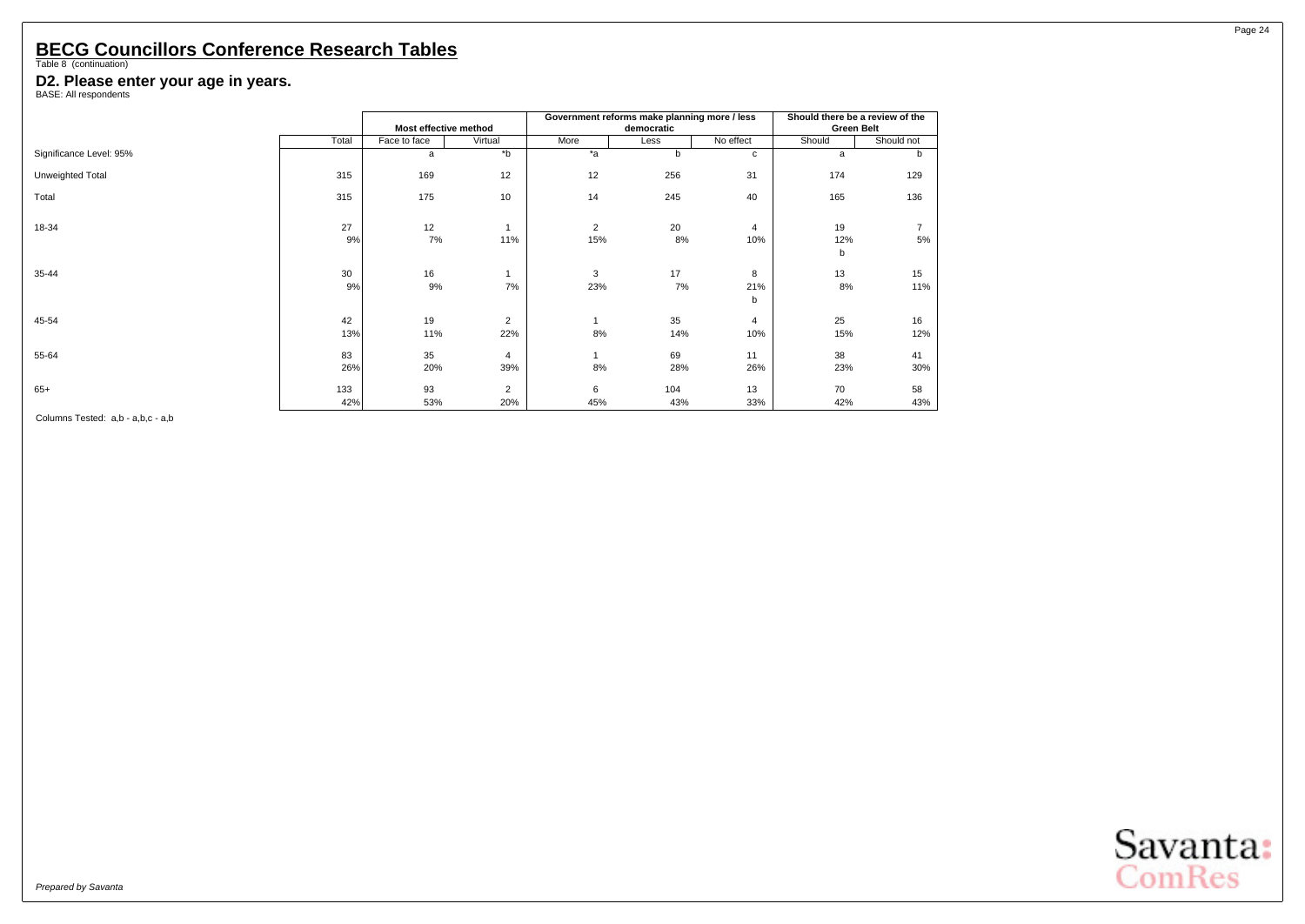<span id="page-26-0"></span>**D3. Do you currently serve on any of the following committees in your role as a Local Government Councillor?** BASE: All respondents

**Gender Age Commitees served** Total | Male | Female | 18-34 | 35-44 | 45-54 | 55-64 | 65+ | Planning | Transport | Environment | Regeneration | Housing Significance Level: 95% a b | \*a \*b c d e a b c d e Unweighted Total 315 231 82 29 28 42 86 130 166 36 72 46 42 Total | 315 | 237 77 | 27 30 42 83 133 | 165 34 76 46 40 Planning | 165 | 122 41 | 9 8 24 39 85 | 165 21 45 28 27 52% 52% 53% 34% 26% 57% 47% 64% 100% 61% 59% 61% 67% d bcde Finance / Budgets | 79 | 65 14 | 5 7 13 20 34 | 39 10 22 22 9 25% 27% 18% 20% 25% 30% 23% 26% 23% 29% 29% 48% 22% ace Environment 76 57 19 6 6 11 28 26 45 16 76 20 15 24% 24% 25% 22% 20% 25% 33% 19% 27% 47% 100% 45% 38% e a abde a and a abde a and a abde Community Safety | 52 | 37 15 | 3 4 6 17 21 | 23 9 23 8 18 16% 16% 20% 10% 14% 15% 21% 16% 14% 26% 31% 18% 44% a ad Regeneration | 46 | 36 9 | 5 2 8 15 16 | 28 12 20 46 9 15% 15% 12% 19% 7% 18% 19% 12% 17% 35% 27% 100% 22% a abce Housing | 40 | 28 12 | 1 3 6 16 13 | 27 9 15 9 40 13% 12% 12% 15% 5% 11% 15% 20% 10% 16% 27% 20% 19% 10% 10% e abcd Health 38 25 12 4 2 4 8 20 12 1 5 3 8 12% 11% 16% 15% 7% 10% 9% 15% 8% 3% 7% 7% 21% abc Corporate Resources | 34 | 29 5 | 3 3 5 13 10 | 20 5 12 9 4 11% 12% 6% 9% 11% 13% 16% 7% 12% 14% 15% 19% 10% e Transport | 34 | 26 7 | 3 1 7 10 12 | 21 34 16 12 9 11% 11% 9% 12% 2% 16% 13% 9% 12% 100% 21% 26% 23% acde a Leisure and Culture | 29 | 24 4 3 4 3 13 6 | 15 7 18 9 8 9% 10% 6% 13% 14% 7% 15% 4% 9% 20% 23% 19% 21% e a a Adult Services 20 12 8 2 1 4 8 5 7 1 4 1 3 6% 5% 10% 7% 2% 9% 10% 4% 4% 3% 6% 2% 8% Children's Services 19 11 8 - 2 4 6 8 8 1 4 2 3 6% 5% 10% -% 5% 8% 8% 6% 5% 2% 6% 5% 8% Education 13 7 6 1 - 1 3 8 3 2 3 3 2 4% 3% 7% 4% -% 2% 4% 6% 2% 5% 3% 8% 4% Other 97 73 24 3 8 10 25 50 43 6 15 11 5 31% 31% 31% 11% 28% 25% 30% 38% 26% 19% 20% 23% 12%

Columns Tested: a,b - a,b,c,d,e - a,b,c,d,e



Page 25

Prepared by Savanta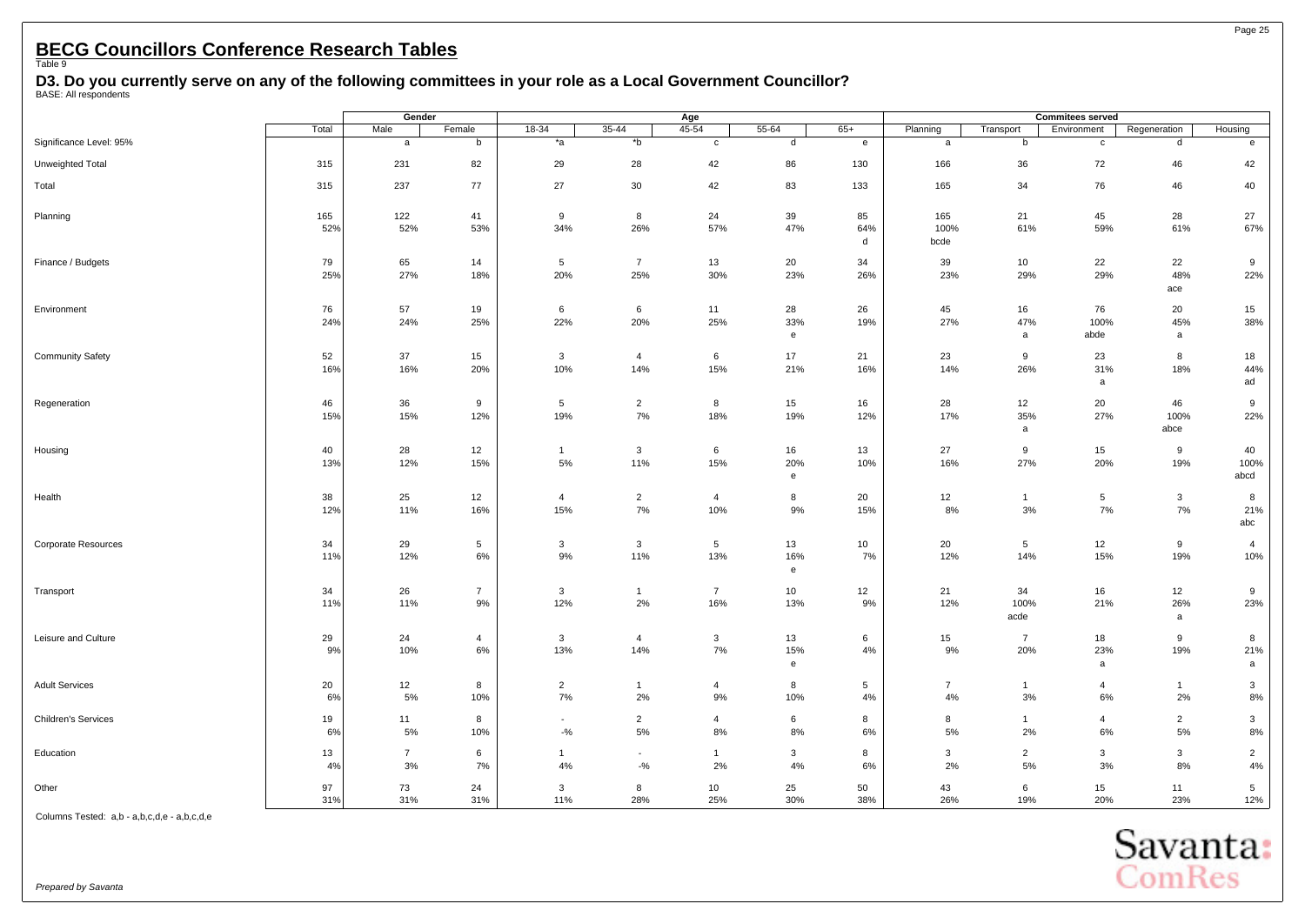**D3. Do you currently serve on any of the following committees in your role as a Local Government Councillor?** BASE: All respondents

|                         |       | Gender |        |       |       | Age   |       |       | <b>Commitees served</b> |           |             |                  |         |  |
|-------------------------|-------|--------|--------|-------|-------|-------|-------|-------|-------------------------|-----------|-------------|------------------|---------|--|
|                         | Total | Male   | Female | 18-34 | 35-44 | 45-54 | 55-64 | $65+$ | Planning                | Transport | Environment | Regeneration     | Housing |  |
| Significance Level: 95% |       |        |        |       |       |       |       |       |                         |           |             |                  |         |  |
| Unweighted Total        | 315   | 231    | 82     | 29    | 28    | 42    | 86    | 130   | 166                     | 36        | 72          | 46               | 42      |  |
| Total                   | 315   | 237    | 77     | 27    | 30    | 42    | 83    | 133   | 165                     | 34        | 76          |                  | 40      |  |
| None of these           | 21    |        |        |       |       |       |       |       |                         |           |             |                  |         |  |
|                         | 7%    | 8%     | 4%     | 22%   | 14%   | 8%    | 6%    | 2%    | -%                      | -%        | $-y_{0}$    | $\sim$<br>$-y_0$ | $-$ %   |  |

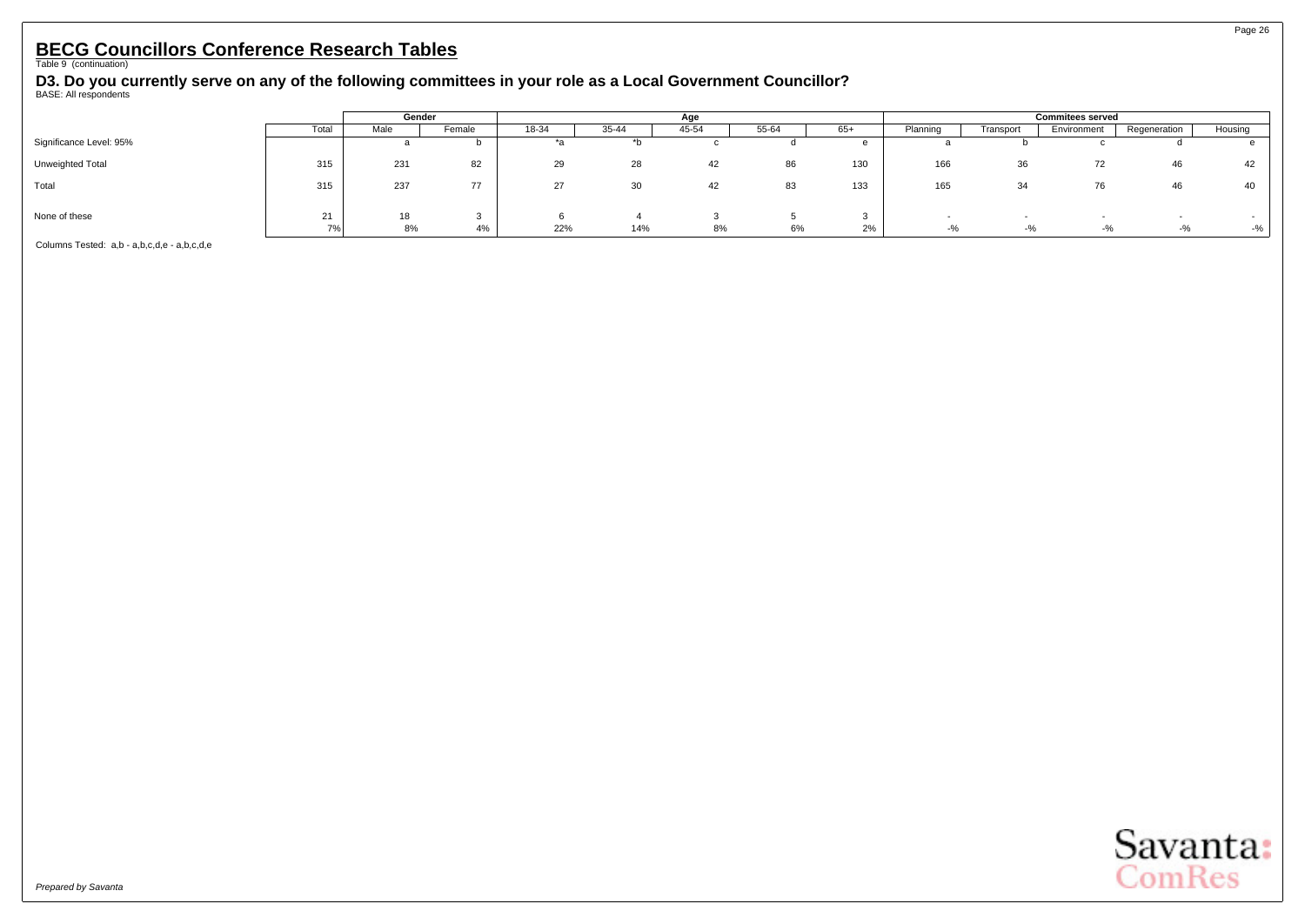**D3. Do you currently serve on any of the following committees in your role as a Local Government Councillor?** BASE: All respondents

|                            |            |                      |                           | Length of service     |                             |                                   |                      |                      | Party                 |                                   |                       |                  | Region                 |                                 |                                 |                                      |
|----------------------------|------------|----------------------|---------------------------|-----------------------|-----------------------------|-----------------------------------|----------------------|----------------------|-----------------------|-----------------------------------|-----------------------|------------------|------------------------|---------------------------------|---------------------------------|--------------------------------------|
|                            | Total      | Newly<br>elected     | Service<br>second term    | Service<br>third term | Service<br>fourth term      | Service at<br>least fifth<br>term | Conservative         | Labour               | Liberal<br>Democrat   | Independent                       | Other                 | Northern         | Midlands               | Southern<br>excluding<br>London | Southern<br>including<br>London | London                               |
| Significance Level: 95%    |            | $\mathsf a$          | b                         | $\mathtt{c}$          | d                           | $\mathbf{e}$                      | a                    | b                    | $\mathbf{c}$          | *d                                | $*$ e                 | a                | b                      | $\mathtt{c}$                    | d                               | $\mathbf{e}$                         |
| Unweighted Total           | 315        | 92                   | 63                        | 53                    | 30                          | 77                                | 99                   | 122                  | 56                    | 19                                | 19                    | 77               | 97                     | 110                             | 141                             | 31                                   |
| Total                      | 315        | 90                   | 60                        | 57                    | 32                          | 76                                | 131                  | 96                   | 46                    | 26                                | 16                    | 81               | 113                    | 98                              | 121                             | 23                                   |
| Planning                   | 165<br>52% | 45<br>50%            | 36<br>60%<br>$\mathtt{C}$ | 23<br>40%             | 14<br>42%                   | 47<br>62%<br>$\mathbf{c}$         | 73<br>55%            | 44<br>46%            | 31<br>68%<br>b        | 11<br>43%                         | 6<br>39%              | 32<br>39%        | 64<br>57%<br>a         | 57<br>58%<br>a                  | 69<br>57%<br>$\mathsf{a}$       | 13<br>54%                            |
| Finance / Budgets          | 79<br>25%  | 17<br>19%            | 24<br>41%<br>ace          | 11<br>20%             | 8<br>24%                    | 19<br>25%                         | 39<br>30%            | 22<br>22%            | 11<br>25%             | 5<br>21%                          | $\mathbf{1}$<br>9%    | 21<br>26%        | 26<br>23%              | 28<br>29%                       | 32<br>27%                       | $\overline{4}$<br>16%                |
| Environment                | 76<br>24%  | 19<br>21%            | 12<br>20%                 | 20<br>35%             | 9<br>27%                    | 16<br>21%                         | 34<br>26%            | 17<br>18%            | 14<br>30%             | 8<br>31%                          | 3<br>22%              | 19<br>24%        | 28<br>25%              | 22<br>23%                       | 28<br>23%                       | 5<br>24%                             |
| <b>Community Safety</b>    | 52<br>16%  | 8<br>9%              | 9<br>15%                  | 18<br>32%<br>abe      | 9<br>28%<br>ae              | $\overline{7}$<br>10%             | 21<br>16%            | 17<br>18%            | 6<br>12%              | $\overline{4}$<br>16%             | $\overline{4}$<br>26% | 21<br>26%<br>bd  | 13<br>11%              | 16<br>16%                       | 18<br>15%                       | $\overline{2}$<br>$9\%$              |
| Regeneration               | 46<br>15%  | 11<br>12%            | 13<br>21%                 | $\overline{7}$<br>13% | 6<br>17%                    | 9<br>12%                          | 18<br>14%            | 14<br>14%            | 8<br>17%              | $\mathbf{3}$<br>12%               | 3<br>22%              | 12<br>14%        | 18<br>16%              | 14<br>15%                       | 17<br>14%                       | $\overline{2}$<br>$9%$               |
| Housing                    | 40<br>13%  | 9<br>10%             | $\overline{7}$<br>12%     | $\overline{7}$<br>12% | 8<br>24%                    | 9<br>12%                          | 18<br>14%            | 12<br>12%            | $\overline{7}$<br>16% | $\overline{2}$<br>$6\%$           | $\mathbf{1}$<br>9%    | 11<br>14%        | 9<br>8%                | 17<br>17%                       | 20<br>16%                       | $\mathbf{3}$<br>12%                  |
| Health                     | 38<br>12%  | 8<br>8%              | 9<br>15%                  | 10<br>17%             | $\overline{7}$<br>23%<br>ae | 5<br>7%                           | 13<br>10%            | 14<br>15%            | 6<br>14%              | $\mathbf{3}$<br>10%               | $\overline{2}$<br>10% | 16<br>19%<br>C   | 11<br>$9\%$            | 9<br>$9\%$                      | 12<br>10%                       | $\mathbf{3}$<br>15%                  |
| Corporate Resources        | 34<br>11%  | $\overline{7}$<br>7% | 8<br>14%                  | 10<br>18%<br>a        | $\mathbf{3}$<br>9%          | 6<br>8%                           | $13\,$<br>10%        | 13<br>14%            | $\,$ 5 $\,$<br>11%    | $\mathbf{1}$<br>4%                | $\overline{2}$<br>12% | 12<br>14%        | 8<br>7%                | 12<br>12%                       | 14<br>12%                       | $\overline{2}$<br>11%                |
| Transport                  | 34<br>11%  | $\overline{7}$<br>8% | 6<br>11%                  | 9<br>16%              | 4<br>11%                    | $\overline{7}$<br>9%              | 12<br>9%             | 10<br>10%            | 5<br>12%              | $\mathbf{3}$<br>11%               | 4<br>23%              | 8<br>10%         | 5<br>$5\%$             | 16<br>16%<br>b                  | 20<br>17%<br>b                  | $\overline{4}$<br>17%<br>$\mathsf b$ |
| Leisure and Culture        | 29<br>9%   | 8<br>9%              | $\overline{7}$<br>12%     | 9<br>15%<br>e         | $\overline{2}$<br>7%        | $\mathbf{3}$<br>3%                | 11<br>8%             | 8<br>8%              | $\overline{7}$<br>16% | $\mathbf{1}$<br>4%                | $\overline{2}$<br>12% | 9<br>11%         | 9<br>$8\%$             | $\overline{7}$<br>$7\%$         | 11<br>$9\%$                     | $\overline{4}$<br>15%                |
| <b>Adult Services</b>      | 20<br>6%   | $\overline{7}$<br>7% | 5<br>8%                   | 3<br>6%               | $\mathbf{3}$<br>10%         | $\overline{2}$<br>2%              | $\overline{4}$<br>3% | 10<br>10%            | $\overline{2}$<br>5%  | $\mathbf{3}$<br>11%               | $\mathbf{1}$<br>5%    | 13<br>16%<br>bcd | $\overline{4}$<br>$3%$ | $\mathbf{3}$<br>3%              | 3<br>3%                         | $\overline{1}$<br>$3%$               |
| <b>Children's Services</b> | 19<br>6%   | 6<br>7%              | $\overline{2}$<br>4%      | $\overline{4}$<br>8%  | 4<br>12%<br>$\mathbf{e}$    | $\overline{2}$<br>2%              | 5<br>4%              | $\overline{7}$<br>8% | $\overline{2}$<br>3%  | $\overline{2}$<br>6%              | 3<br>21%              | 11<br>14%<br>bcd | $\overline{c}$<br>2%   | $\overline{4}$<br>4%            | 6<br>5%                         | $\overline{1}$<br>$6\%$              |
| Education                  | 13<br>4%   | $\mathbf{1}$<br>2%   | $\overline{2}$<br>3%      | $\overline{4}$<br>8%  | 3<br>10%<br>a               | $\overline{2}$<br>3%              | 5<br>4%              | $\overline{7}$<br>7% | $\overline{2}$<br>3%  | $\overline{\phantom{a}}$<br>$-$ % | $-9/6$                | 9<br>11%<br>bcd  | 3<br>3%                | $\mathbf{1}$<br>1%              | $\mathbf{1}$<br>1%              | $\overline{1}$<br>3%                 |

Columns Tested: a,b,c,d,e - a,b,c,d,e - a,b,c,d,e



Page 27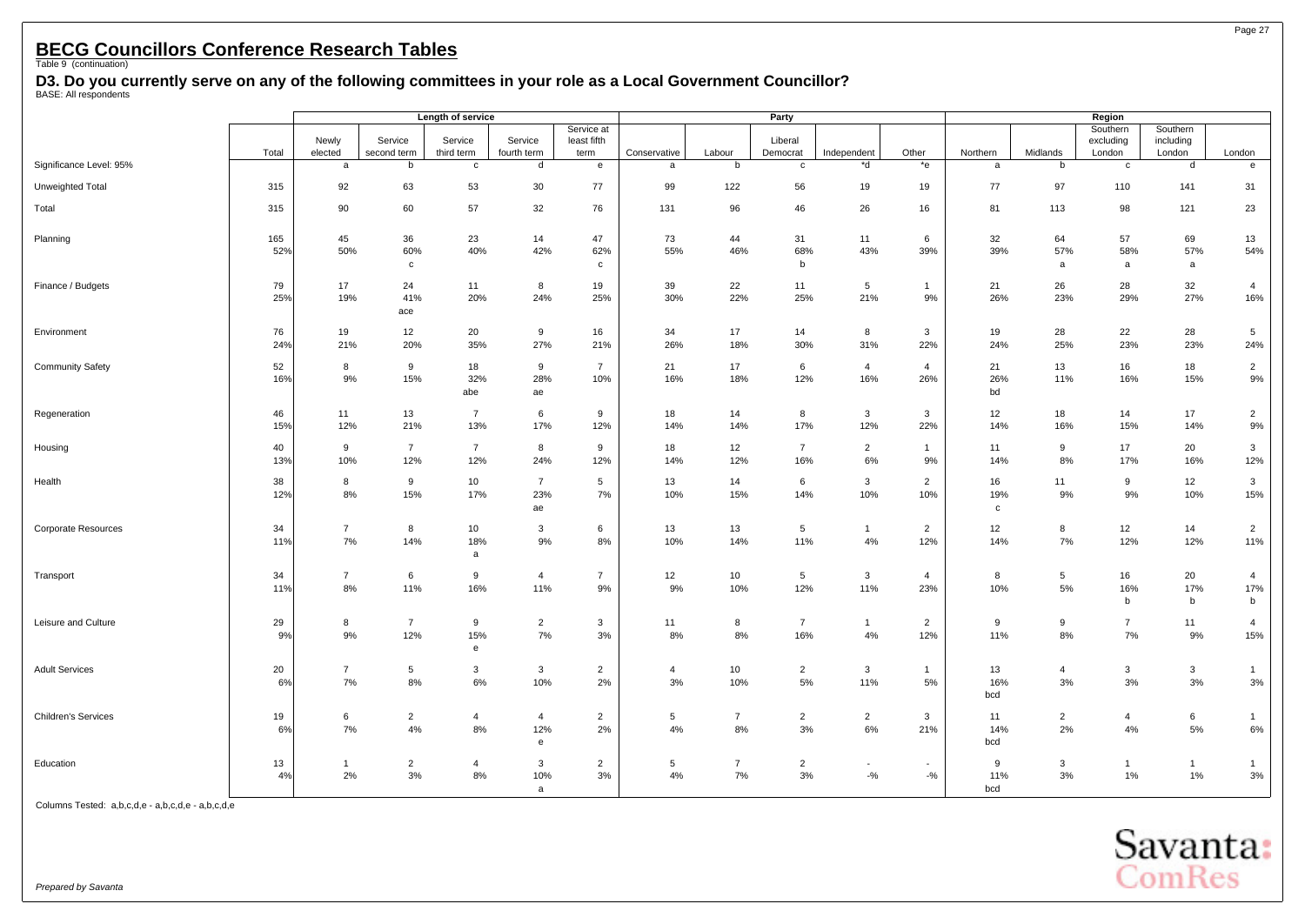**D3. Do you currently serve on any of the following committees in your role as a Local Government Councillor?** BASE: All respondents

|                         |           |                  |                        | Length of service     |                        |                                   |              |           | Party               |             |                 |           | Region    |                                 |                                 |        |  |
|-------------------------|-----------|------------------|------------------------|-----------------------|------------------------|-----------------------------------|--------------|-----------|---------------------|-------------|-----------------|-----------|-----------|---------------------------------|---------------------------------|--------|--|
|                         | Total     | Newly<br>elected | Service<br>second term | Service<br>third term | Service<br>fourth term | Service at<br>least fifth<br>term | Conservative | Labour    | Liberal<br>Democrat | Independent | Other           | Northern  | Midlands  | Southern<br>excluding<br>London | Southern<br>including<br>London | London |  |
| Significance Level: 95% |           | a                |                        |                       | o                      | e                                 | a            | D         |                     | *d          | $*_{e}$         |           |           |                                 |                                 | e      |  |
| Unweighted Total        | 315       | 92               | 63                     | 53                    | 30                     | 77                                | 99           | 122       | 56                  | 19          | 19              | 77        | 97        | 110                             | 141                             | 31     |  |
| Total                   | 315       | 90               | 60                     | 57                    | 32                     | 76                                | 131          | 96        | 46                  | 26          | 16              | 81        | 113       | 98                              | 121                             | 23     |  |
| Other                   | 97<br>31% | 31<br>35%        | 11<br>19%              | 21<br>37%             | 10 <sup>1</sup><br>31% | 23<br>30%                         | 40<br>31%    | 28<br>29% | 17<br>38%           | 5<br>20%    | b<br>38%        | 24<br>30% | 40<br>36% | 26<br>26%                       | 32<br>27%                       | 29%    |  |
| None of these           | 21<br>7%  | 5%               | 8%                     | $-$ %                 | 17%                    | 6<br>8%<br>c                      | 11<br>9%     | 5%        | 3%                  | 4<br>16%    | $\sim$<br>$-$ % | 4%        | 12<br>11% | 4%                              | 4%                              | 6%     |  |

Columns Tested: a,b,c,d,e - a,b,c,d,e - a,b,c,d,e



Page 28

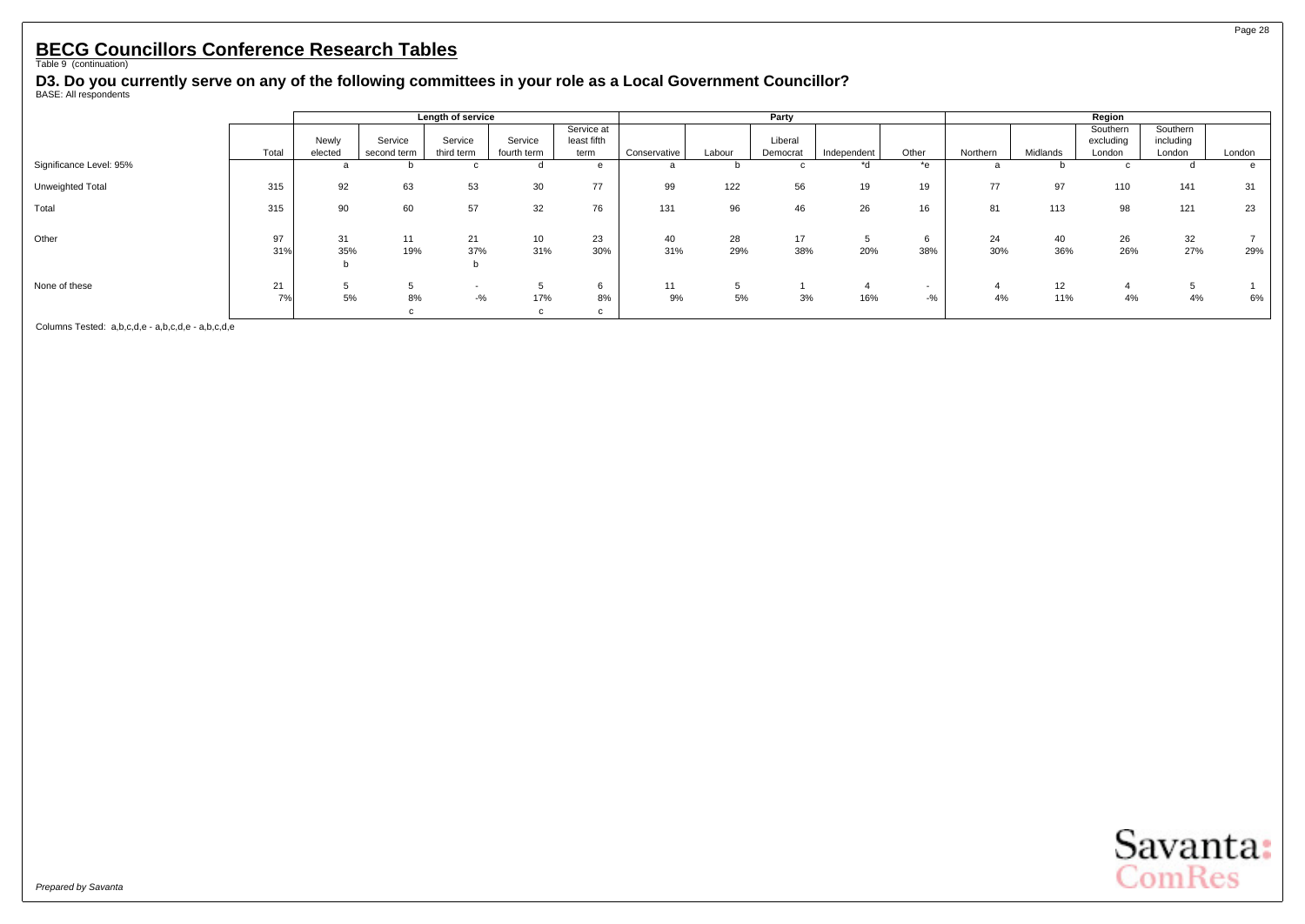**D3. Do you currently serve on any of the following committees in your role as a Local Government Councillor?** BASE: All respondents

|                         |           |                       |                                    |                                   | Government reforms make planning more / less |                    | Should there be a review of the |            |  |  |
|-------------------------|-----------|-----------------------|------------------------------------|-----------------------------------|----------------------------------------------|--------------------|---------------------------------|------------|--|--|
|                         |           | Most effective method |                                    |                                   | democratic                                   |                    | <b>Green Belt</b>               |            |  |  |
|                         | Total     | Face to face          | Virtual                            | More                              | Less                                         | No effect          | Should                          | Should not |  |  |
| Significance Level: 95% |           | a                     | $\overline{b}$                     | $*_{a}$                           | $\mathbf b$                                  | c                  | a                               | b          |  |  |
| Unweighted Total        | 315       | 169                   | 12                                 | 12                                | 256                                          | 31                 | 174                             | 129        |  |  |
| Total                   | 315       | 175                   | 10                                 | 14                                | 245                                          | 40                 | 165                             | 136        |  |  |
| Planning                | 165       | 93                    | 3                                  | $\overline{4}$                    | 138                                          | 15                 | 84                              | 73         |  |  |
|                         | 52%       | 53%                   | 32%                                | 26%                               | 56%<br>$\mathbf c$                           | 37%                | 51%                             | 54%        |  |  |
| Finance / Budgets       | 79        | 44                    | $\mathbf{1}$                       | 6                                 | 57                                           | 11                 | 45                              | 34         |  |  |
|                         | 25%       | 25%                   | 13%                                | 44%                               | 23%                                          | 27%                | 27%                             | 25%        |  |  |
| Environment             | 76<br>24% | 45<br>26%             | $\mathbf{1}$<br>9%                 | 3<br>20%                          | 62<br>25%                                    | 8<br>20%           | 37<br>22%                       | 34<br>25%  |  |  |
| <b>Community Safety</b> | 52        | 29                    | $\mathbf{1}$                       | $\overline{2}$                    | 42                                           | 5                  | 26                              | 23         |  |  |
|                         | 16%       | 17%                   | 9%                                 | 14%                               | 17%                                          | 11%                | 16%                             | 17%        |  |  |
| Regeneration            | 46<br>15% | 25<br>14%             | $\mathbf{1}$<br>9%                 | $\mathbf{1}$<br>10%               | 37<br>15%                                    | 6<br>14%           | 29<br>18%                       | 17<br>12%  |  |  |
| Housing                 | 40        | 17                    | $\overline{2}$                     | $\blacksquare$                    | 32                                           | $\overline{7}$     | 24                              | 15         |  |  |
|                         | 13%       | 10%                   | 16%                                | $-9/6$                            | 13%                                          | 18%                | 15%                             | 11%        |  |  |
| Health                  | 38<br>12% | 21<br>12%             | $\overline{4}$<br>40%              | $\mathbf{1}$<br>10%               | 31<br>13%                                    | 3<br>9%            | 22<br>14%                       | 16<br>12%  |  |  |
| Corporate Resources     | 34        | 18                    | $\mathbf{1}$                       | $\blacksquare$                    | 28                                           | 5                  | 19                              | 15         |  |  |
|                         | 11%       | 10%                   | 7%                                 | $-9/6$                            | 11%                                          | 12%                | 12%                             | 11%        |  |  |
| Transport               | 34        | 15                    | $\overline{2}$                     | $\overline{2}$                    | 28                                           | 4                  | 20                              | 12         |  |  |
|                         | 11%       | 8%                    | 19%                                | 14%                               | 11%                                          | 9%                 | 12%                             | 9%         |  |  |
| Leisure and Culture     | 29<br>9%  | 13<br>7%              | $\overline{2}$<br>16%              | $\overline{\phantom{a}}$<br>$-$ % | 24<br>10%                                    | 4<br>11%           | 14<br>9%                        | 13<br>10%  |  |  |
|                         |           |                       |                                    |                                   |                                              |                    |                                 |            |  |  |
| <b>Adult Services</b>   | 20<br>6%  | 8<br>5%               | $\overline{\phantom{a}}$<br>$-9/6$ | $\overline{\phantom{a}}$<br>$-$ % | 16<br>7%                                     | $\mathbf{1}$<br>3% | 14<br>8%                        | 6<br>4%    |  |  |
| Children's Services     | 19        | 8                     | $\mathbf{1}$                       | 3                                 | 11                                           | 1                  | 10                              | 9          |  |  |
|                         | 6%        | 5%                    | 13%                                | 20%                               | 4%                                           | 3%                 | 6%                              | 7%         |  |  |
| Education               | 13        | 6                     | $\mathbf{1}$                       | $\overline{\phantom{a}}$          | 9                                            | 3                  | 8                               | 5          |  |  |
|                         | 4%        | $4\%$                 | 6%                                 | $-9/6$                            | 4%                                           | 6%                 | 5%                              | $4\%$      |  |  |
| Other                   | 97<br>31% | 55<br>32%             | 3<br>29%                           | $\ensuremath{\mathsf{3}}$<br>22%  | 75<br>31%                                    | 14<br>34%          | 48<br>29%                       | 46<br>34%  |  |  |
| None of these           | 21<br>7%  | 10<br>6%              | $\overline{2}$<br>24%              | 3<br>22%                          | 13<br>5%                                     | 5<br>13%           | 13<br>8%                        | 8<br>$6\%$ |  |  |

Columns Tested: a,b - a,b,c - a,b

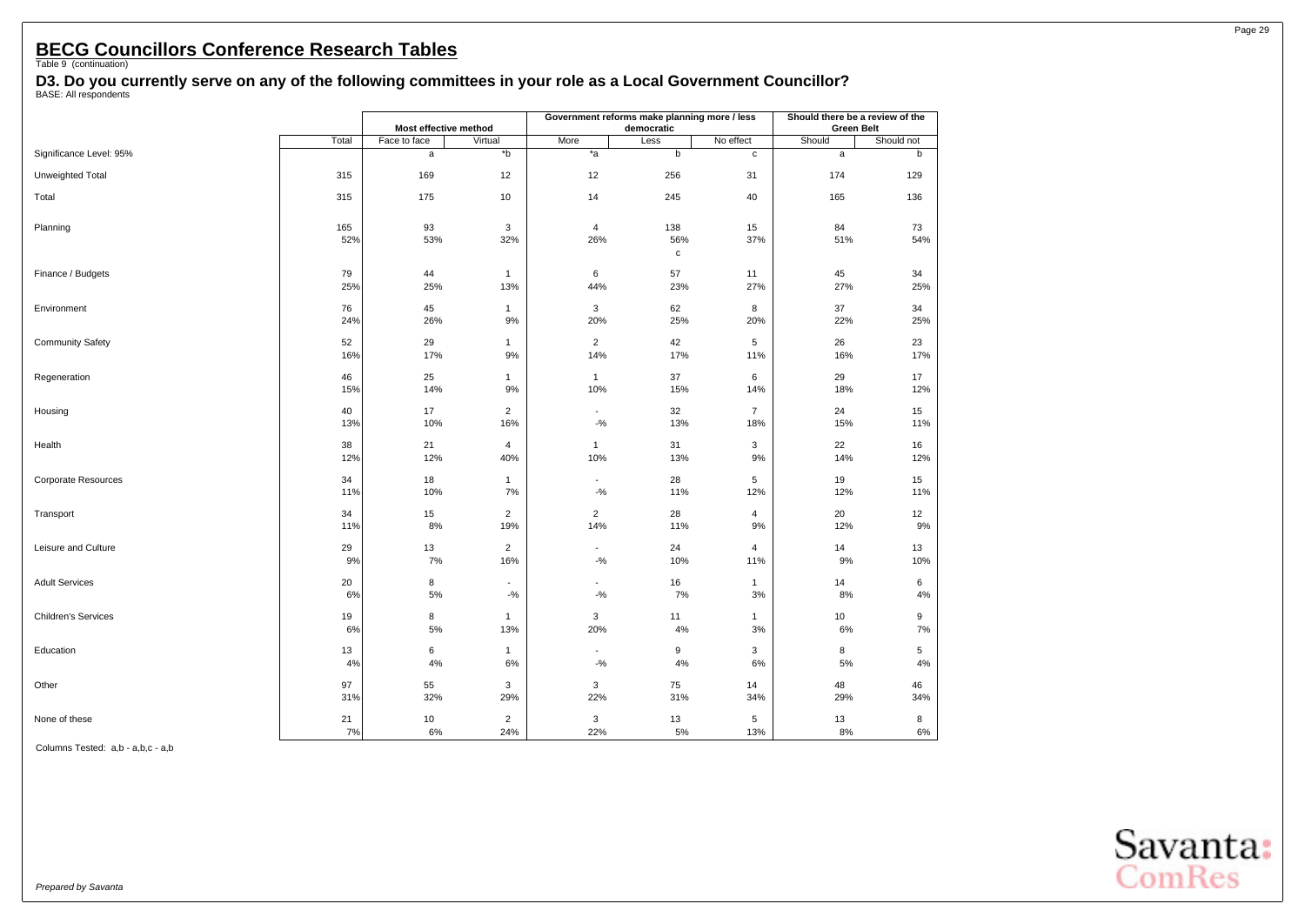<span id="page-31-0"></span>**D4. Which of the following best describes your length of service as a local councillor?** BASE: All respondents

|                                     |           | Gender    |           |           |                      | Age                    |           |                |           |                                 | <b>Commitees served</b> |                       |          |
|-------------------------------------|-----------|-----------|-----------|-----------|----------------------|------------------------|-----------|----------------|-----------|---------------------------------|-------------------------|-----------------------|----------|
|                                     | Total     | Male      | Female    | 18-34     | 35-44                | 45-54                  | 55-64     | $65+$          | Planning  | Transport                       | Environment             | Regeneration          | Housing  |
| Significance Level: 95%             |           | a         |           | *a        | $b^*$                | $\sim$                 |           | $\epsilon$     | a         |                                 | C.                      | d                     |          |
| Unweighted Total                    | 315       | 231       | 82        | 29        | 28                   | 42                     | 86        | 130            | 166       | 36                              | 72                      | 46                    | 42       |
| Total                               | 315       | 237       | 77        | 27        | 30                   | 42                     | 83        | 133            | 165       | 34                              | 76                      | 46                    | 40       |
| I am serving my first term          | 90<br>29% | 71<br>30% | 19<br>25% | 15<br>55% | 15<br>50%            | 13<br>30%              | 22<br>26% | 26<br>19%      | 45<br>27% | $\overline{\phantom{a}}$<br>21% | 19<br>25%               | 11<br>24%             | 9<br>23% |
| I am serving my second term         | 60<br>19% | 42<br>18% | 17<br>23% | 10<br>39% | $\overline{2}$<br>7% | 9<br>21%               | 20<br>24% | 18<br>14%      | 36<br>22% | O<br>19%                        | 12<br>16%               | 13<br>28%             | 18%      |
| I am serving my third term          | 57<br>18% | 43<br>18% | 14<br>18% | 2%        | 6<br>19%             | 8<br>19%               | 20<br>24% | 23<br>17%      | 23<br>14% | 28%<br>a                        | 20<br>27%<br>a          | $\overline{7}$<br>16% | 17%      |
| I am serving my fourth term         | 32<br>10% | 22<br>9%  | 10<br>14% | 4%        | 6<br>21%             | $\overline{2}$<br>6%   | $5\%$     | 19<br>14%<br>d | 14<br>8%  | 11%                             | 9<br>12%                | 6<br>12%              | 19%<br>a |
| I am serving at least my fifth term | 76<br>24% | 58<br>25% | 16<br>21% | $-$ %     | 2%                   | 10 <sup>1</sup><br>24% | 18<br>21% | 47<br>36%<br>d | 47<br>29% | 21%                             | 16<br>21%               | 9<br>20%              | 9<br>23% |



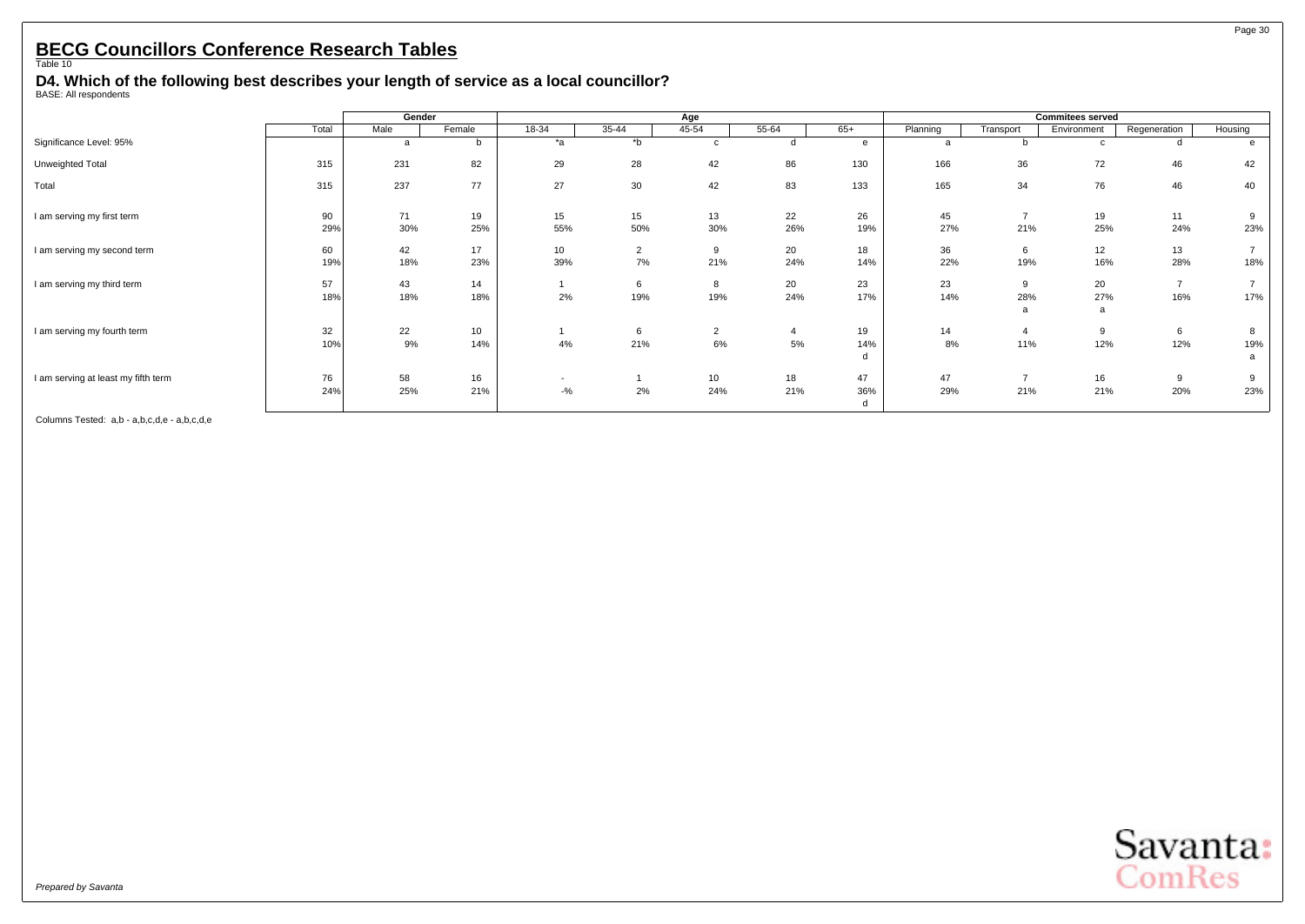**D4. Which of the following best describes your length of service as a local councillor?** BASE: All respondents

|                                     |           |                                    |                                   | Length of service                  |                                    |                                    |                           |           | Party               |                       |                       |                 |           | Region                          |                                 |                        |
|-------------------------------------|-----------|------------------------------------|-----------------------------------|------------------------------------|------------------------------------|------------------------------------|---------------------------|-----------|---------------------|-----------------------|-----------------------|-----------------|-----------|---------------------------------|---------------------------------|------------------------|
|                                     | Total     | Newly<br>elected                   | Service<br>second term            | Service<br>third term              | Service<br>fourth term             | Service at<br>least fifth<br>term  | Conservative              | Labour    | Liberal<br>Democrat | Independent           | Other                 | Northern        | Midlands  | Southern<br>excluding<br>London | Southern<br>including<br>London | London                 |
| Significance Level: 95%             |           | a                                  |                                   | c                                  | d                                  | $\mathbf{e}$                       | a                         | b         | c                   | *d                    | $*$ e                 | a               | b         | $\mathbf c$                     | d                               | e                      |
| Unweighted Total                    | 315       | 92                                 | 63                                | 53                                 | 30                                 | 77                                 | 99                        | 122       | 56                  | 19                    | 19                    | 77              | 97        | 110                             | 141                             | 31                     |
| Total                               | 315       | 90                                 | 60                                | 57                                 | 32                                 | 76                                 | 131                       | 96        | 46                  | 26                    | 16                    | 81              | 113       | 98                              | 121                             | 23                     |
| I am serving my first term          | 90<br>29% | 90<br>100%<br>bcde                 | $-$ %                             | $-$ %                              | $-$ %                              | $\overline{\phantom{a}}$<br>$-$ %  | 29<br>22%                 | 23<br>24% | 19<br>41%<br>ab     | 13<br>50%             | 6<br>38%              | 21<br>26%       | 28<br>25% | 34<br>35%                       | 40<br>33%                       | 6<br>26%               |
| I am serving my second term         | 60<br>19% | $\overline{\phantom{0}}$<br>$-9/6$ | 60<br>100%<br>acde                | $\overline{\phantom{a}}$<br>$-9/6$ | $-9/6$                             | $\overline{\phantom{0}}$<br>$-9/6$ | 23<br>17%                 | 23<br>24% | 9<br>19%            | 3<br>10%              | 3<br>19%              | 15<br>19%       | 20<br>18% | 20<br>20%                       | 24<br>20%                       | $5\overline{5}$<br>21% |
| I am serving my third term          | 57<br>18% | $\overline{\phantom{a}}$<br>$-9/6$ | $\overline{\phantom{a}}$<br>$-$ % | 57<br>100%<br>abde                 | $\overline{\phantom{a}}$<br>$-9/6$ | $\overline{\phantom{0}}$<br>$-$ %  | 28<br>21%<br>$\mathbf{c}$ | 16<br>16% | 3<br>8%             | $\overline{7}$<br>27% | 3<br>20%              | 19<br>23%       | 19<br>17% | 15<br>15%                       | 19<br>16%                       | $5^{\circ}$<br>20%     |
| I am serving my fourth term         | 32<br>10% | $-9/6$                             | $-$ %                             | $\overline{\phantom{a}}$<br>$-9/6$ | 32<br>100%<br>abce                 | $\overline{\phantom{0}}$<br>$-9/6$ | 17<br>13%                 | 11<br>12% | 3<br>6%             | $\overline{2}$<br>6%  | $\sim$<br>$-$ %       | 12<br>15%<br>cd | 13<br>11% | 6<br>6%                         | $\overline{7}$<br>6%            | 6%                     |
| I am serving at least my fifth term | 76<br>24% | $-9/6$                             | $-$ %                             | $-$ %                              | $\overline{\phantom{a}}$<br>$-9/6$ | 76<br>100%<br>abcd                 | 35<br>27%                 | 23<br>24% | 12<br>27%           | $\overline{2}$<br>6%  | $\overline{4}$<br>24% | 14<br>17%       | 32<br>29% | 23<br>24%                       | 30<br>24%                       | 6<br>27%               |

Columns Tested: a,b,c,d,e - a,b,c,d,e - a,b,c,d,e